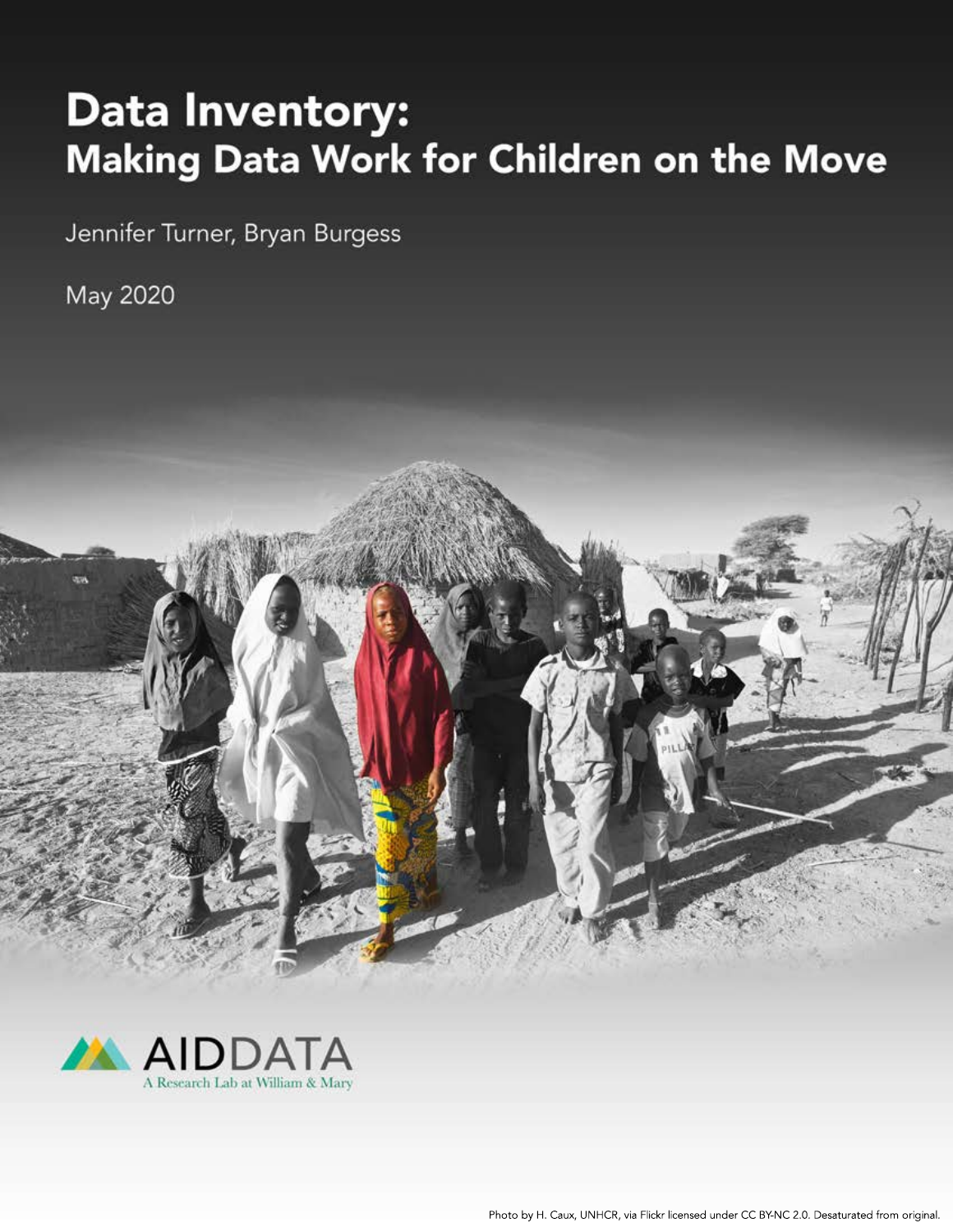# CHAPTER ONE 1. Introduction

Children are on the move today in increasing numbers. Some are displaced by violence and conflict, while others migrate on their own or with their families in search of better opportunities (see Box 1). Decision makers are not well positioned to target resources and design policies in ways that are responsive to what this vulnerable population needs because of persistent data gaps. Governments and implementing partners often lack basic statistics about where children on the move came from and where they live now, their sex and age, not to mention information on what they need or how effectively current programs are reaching them.

Improving data is central to achieving the goals set out by the Global Compacts for Migration and Refugees, and ensuring these efforts include children is vital. Initiatives like the joint call to action for better data for children on the move (COTM) and the recent launch of the International Data Alliance for COTM keep the focus on children. To inform these efforts, we have produced this data inventory as a practical reference guide for policymakers and practitioners working with COTM to identify information that may be relevant to their work, while being mindful of the strengths and limitations of the available data.

Although there are few data sources that explicitly or exclusively track this population, we examine in this paper whether and how decision makers might draw relevant insights on COTM from broader censuses, household surveys, and administrative data which are being adapted to better include people on the move, as well as new sources of data which may provide more timely and targeted information.

Specifically, we assess a wide range of data, including both official statistics and data collected by implementing organizations, to answer critical questions such as:

- Which data sources provide information on children on the move?
- To what extent are children visible in these data sources?
- How reliable are these data sources?
- What are the limitations of these data sources (e.g., timeliness, disaggregation, and coverage)?

The remainder of this paper is organized in three chapters: data to count children on the move (Chapter Two), data to highlight the needs and vulnerabilities of these children (Chapter Three), and data to connect resources to individual children in need (Chapter Four).

# Box 1: Who are children on the move?

"Children on the Move" is an umbrella term, focused on the broad community of children moving within and between countries for a variety of reasons. The Inter-Agency Group on Children on the Move adopted the following definition:

"Those children moving for a variety of reasons, voluntarily or involuntarily, within or between countries, with or without their parents or other primary caregivers, and whose movement, while it may open up opportunities, might also place them at risk (or at an increased risk) of economic or sexual exploitation, abuse, neglect and violence" (Inter-Agency Group on Children on the Move, 2013).

However, no authoritative definition exists on which specific groups of children should be counted as COTM. For the purposes of this study, we restricted our analysis to the following groups:

- Migrant children, both accompanied and unaccompanied
- Child refugees and asylum seekers
- Children internally displaced by conflict or violence
- Victims of child trafficking and child labor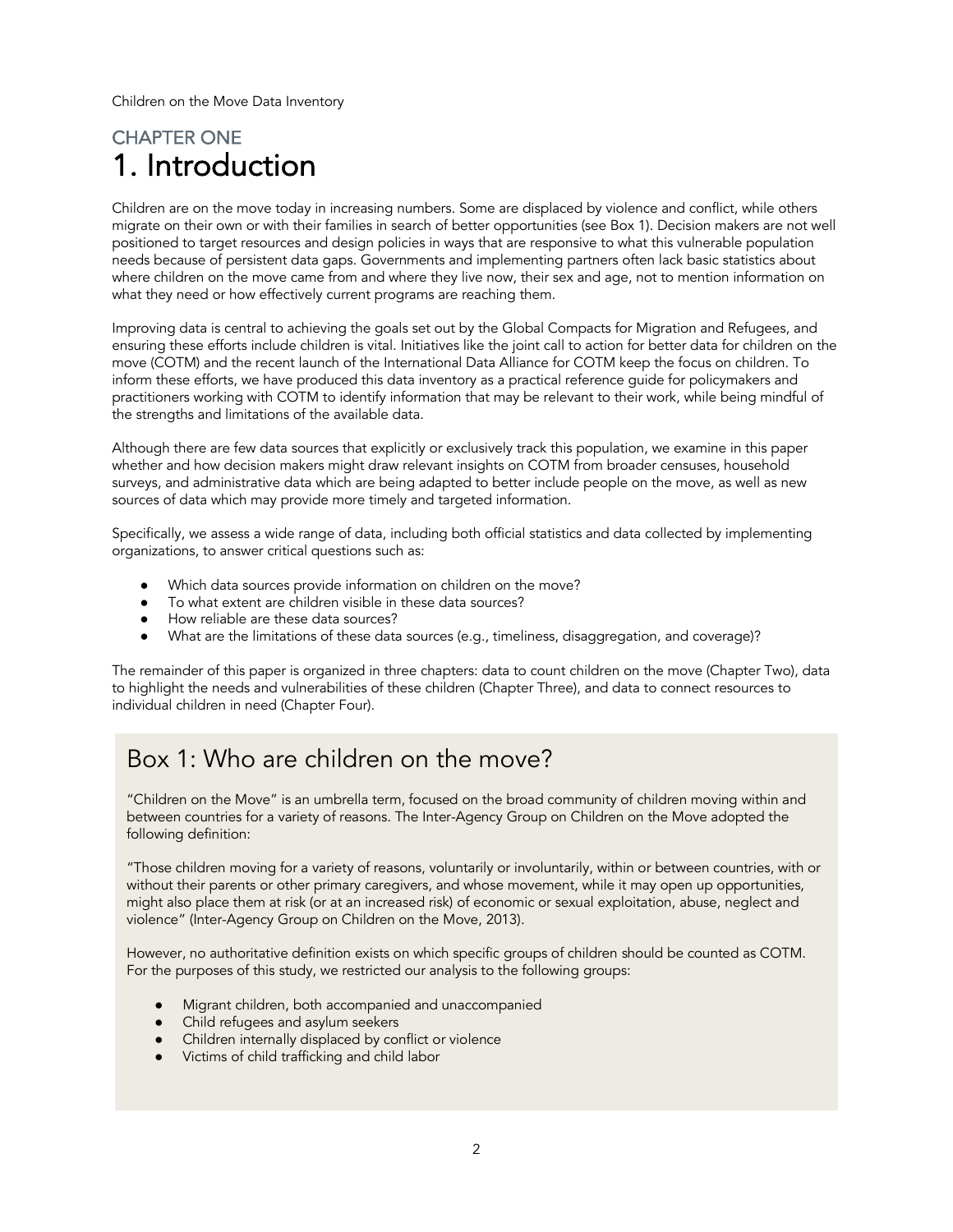# Methodology

The information in this paper is drawn from desk research, key informant interviews, and a working group of representatives from organizations that work on issues relevant to children on the move. In addition to this paper, which identifies and assesses the data available on COTM, AidData also published a policy brief, "Overcoming Blindspots: Making Data Work for Children on the Move." This brief draws on the same research but highlights overarching gaps and limitations in the data that organizations produce on COTM, as well as factors that limit uptake of data for COTM. We also outline actionable recommendations for steps that funders, governments, and implementing organizations can take to improve data for COTM in practice.

Between 2018 and 2019, AidData conducted a desk review of relevant literature, as well as key informant interviews in three countries and with representatives from the headquarters of international organizations that work with COTM. The goal of this research was to better understand the data landscape and the role data plays in decision making for COTM at both the country and international level. The research team chose Nigeria, Colombia, and Jordan as the focus countries for this study.

In identifying key informants for this research, we conducted desk research to identify potential interviewees at both the global level and in the three case study countries. We also used snowball sampling to identify additional interviewees. In total, we interviewed individuals from 74 organizations whose work involves research, policy, or project implementation involving COTM, including government ministries, intergovernmental organizations, funding partners, academics, and international and local non-governmental organizations (NGOs).

In late 2019, AidData also convened an advisory group with representatives from international organizations to present findings and recommendations from this study and ensure that recommendations align with the needs of organizations working on issues related to COTM.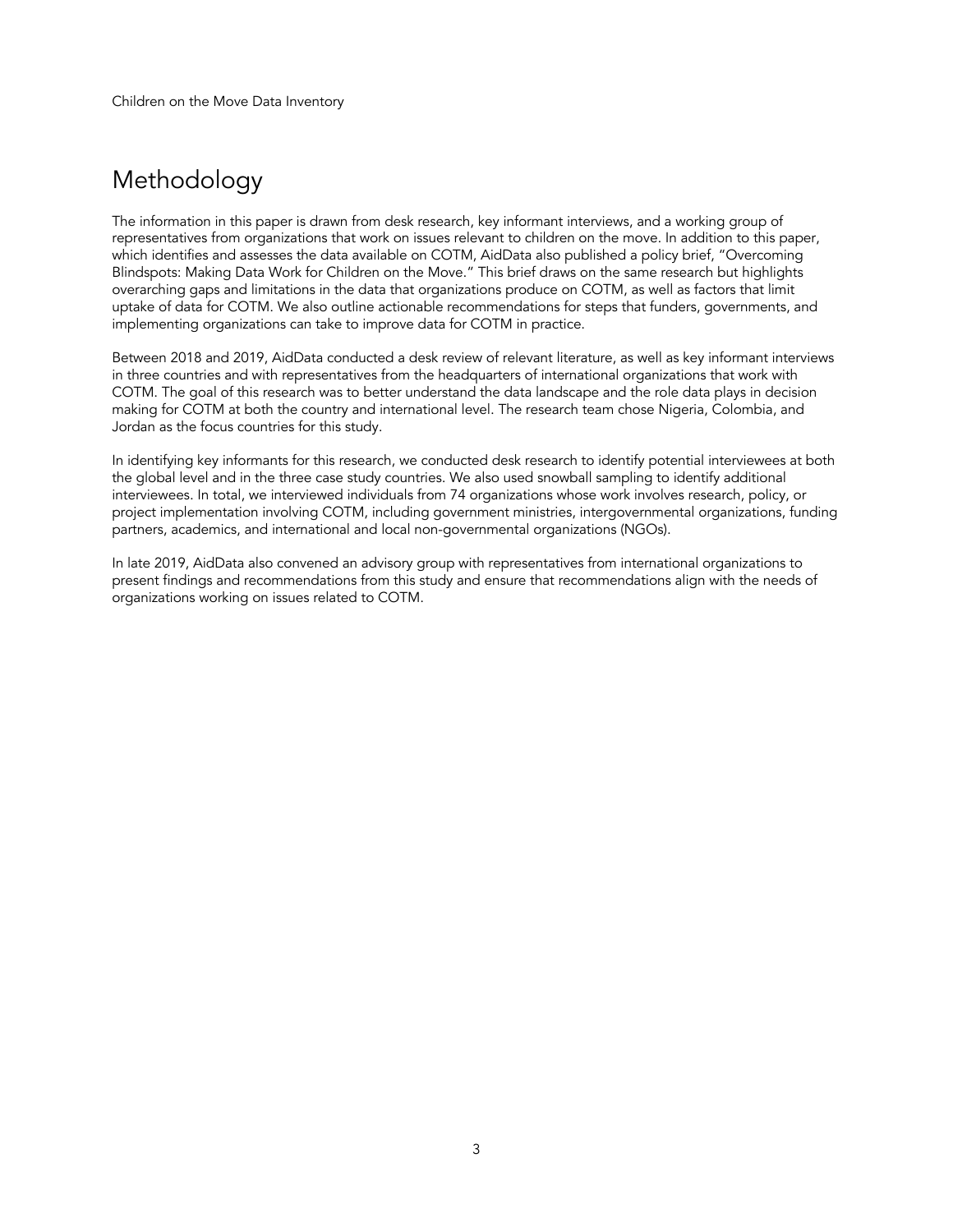# CHAPTER TWO 2. Data to locate and count children on the move

How many children on the move are living in which locations at any given point in time? This deceptively simple question is surprisingly difficult for organizations working with children on the move to answer. In this chapter, we will identify the most commonly used sources of data to count COTM, both where they are and as they move, and assess the extent to which these sources are fit-for-purpose for organizations delivering programming to COTM. We will examine the extent to which children on the move can be identified within existing data sources and the limitations of this data in terms of coverage, timeliness, and disaggregation. Finally, we will also introduce some newer data sources and assess their potential to complement or supplement traditional data sources to fill gaps relevant to COTM programming.

# 2.1 Understanding the use cases for population and location data

Organizations working with children on the move request detailed and up-to-date population numbers more than any other data as a critical starting point for their programming (IASC Information Management Working Group, 2016). Decision makers use this population data for many purposes, including:

- Targeting the right locations to provide COTM with services and resources;
- Providing sufficient assistance to reach all children who need it;
- Ensuring assistance arrives in time; and
- Monitoring the implementation and impacts of efforts to assist COTM.

Despite the importance many decision makers attach to population data on COTM, much of the data currently available is insufficient to meet their needs. Even when groups such as migrants or refugees can be identified within broader data sources, age is often not available, leaving children invisible. Furthermore, many sources of data are based on estimates, lack sufficiently detailed location information, and are often out of date.

# 2.2 Data sources to count children on the move at the global level

No single organization is responsible for collecting data on all groups of COTM or in all countries. Instead, a variety of stakeholders, including government agencies, intergovernmental organizations, and local and international NGOs, collect data on broader populations. They do so through a combination of nationally representative censuses, targeted surveys, and administrative data focused on specific groups like migrants and refugees. This data feeds into global statistics that organizations like the United Nations Children's Fund (UNICEF), the United Nations High Commissioner for Refugees (UNHCR), and the United Nations Department of Economic and Social Affairs (UN DESA) compile to produce topline numbers on migrants, refugees, and other key populations (Sarzin, 2017).

The quality and comparability of the data that feed into these topline numbers varies greatly, given the heterogeneity of stakeholders, data collection methods, and definitions involved. Since many data sources do not disaggregate by age or include children only as part of a family unit, it can be difficult for organizations working specifically with children to identify them. In the rest of this section, we examine the primary data sources available to count and locate migrants, refugees, internally displaced people (IDPs), and victims of trafficking and child labor at the global level. Specifically, we assess the extent to which children are visible within this data and identify key issues that impact data quality and availability for these different groups.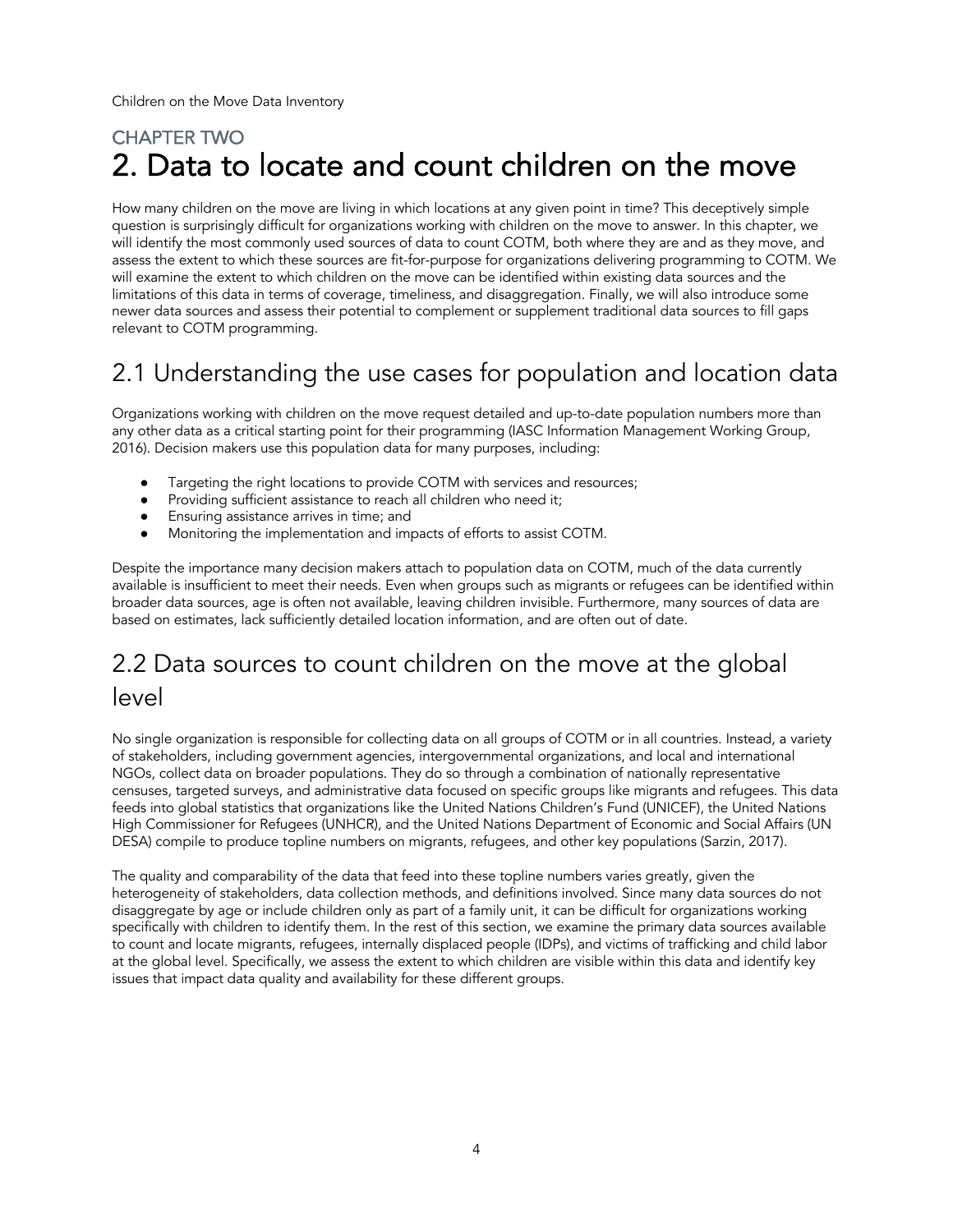### 2.2.1 Child migrants

UN DESA produces estimates on international migrant stock<sup>1</sup> in all countries every five years, broken down by age, sex, and country of origin (see Box 2). This data is sourced from national statistics offices and is typically based on censuses, population registers, or nationally representative surveys (UN DESA, 2017a). The UN DESA numbers are the most comprehensive data available on people who have crossed borders, in terms of geographic coverage (i.e., the number of countries for which data is available) and the availability of age disaggregation. However, the number of migrant children under 18 years of age, as defined by the Convention on the Rights of the Child (CRC), cannot be specifically quantified, as the UN DESA data groups together youth ages 15-19 (IOM GMDAC, 2020). To provide more precise numbers on migrant children, UNICEF uses this data to produce estimates of the number of international migrants under the age of 18.<sup>2</sup>

# Box 2: Flow versus stock data Box 2: Flow versus stock data

by the UN, stock data on migration refers to the number of people present in a given place during a given the UN, stock data on migration refers to the number of people present in a given place during a given period, period, while flow data represents the number of people entering or leaving a given place during a given period (UN DESA, 2017b). For refugees and IDPs, flow data represents the number of people who enter or leave the population of refugees or IDPs in a given place during a given period (EGRIS, 2018). refugees or IDPs in a given place during a given period (EGRIS, 2018). Most information on the number of migrants and forcibly displaced people is based on stock data. As defined

 $\frac{1}{2}$  individual's status can change over time (IOM, 2017), making data both more difficult to collect and keep up to individual's status can change over time (IOM, 2017), making data both more difficult to collect and keep up to<br>date Flow data is even more limited than stock data. People are more difficult to track as they move, and an date.

As of 2015, data on recent migration flows was only available for a quarter of all countries, mostly in the OECD, and this data was not disaggregated by either age or sex (IOM, 2017). Accurate estimates on flows for forcibly displaced populations like refugees or IDPs are more difficult to come by (Hughes et al., 2016), with most refugee and IDP flow statistics based on either changes in stock data from year to year<sup>1</sup> (IDMC, 2018) or the number of people recorded through administrative sources, such as asylum applications or border crossing records. These methods of measuring flows are likely to be inaccurate, because of both undercounting (i.e., changes in stock numbers don't account for returns and therefore underestimate new displacement) and double may move multiple times) (ibid). counting (i.e., the same individual may move multiple times) (ibid).

In the absence of more comprehensive flow data from governments, alternative methodologies are increasingly In the absence of more comprehensive flow data from governments, alternative methodologies are increasingly used to estimate flows. Many of these initiatives focus on specific displacement events rather than nationally used to estimate flows. Many of these initiatives focus on specific displacement events rather than nationally comparable statistics, but can provide useful information for decision makers who need timely data to inform comparable statistics, but can provide useful information for decision makers who need timely data to inform programming during situations of displacement. For example, flow monitoring surveys can estimate flows in near real time by monitoring movement through key locations (see section 2.3.2.1). New technologies like remote sensing and cell phone record analysis can also be used to estimate population flows, particularly after disasters (see section 2.3.3). As with other types of flow data, the ability to specifically identify and track children using these sources is limited.

<sup>1</sup> See data at https://www.un.org/en/development/desa/population/migration/data/index.asp.

<sup>&</sup>lt;sup>2</sup> See data at https://data.unicef.org/topic/child-migration-and-displacement/migration/.

<sup>&</sup>lt;sup>3</sup> The UN DESA International Migration Flows dataset provides statistics on international migration flows in 45 countries, while the OECD's International Migration Database provides data primarily from OECD member countries (IOM, 2017).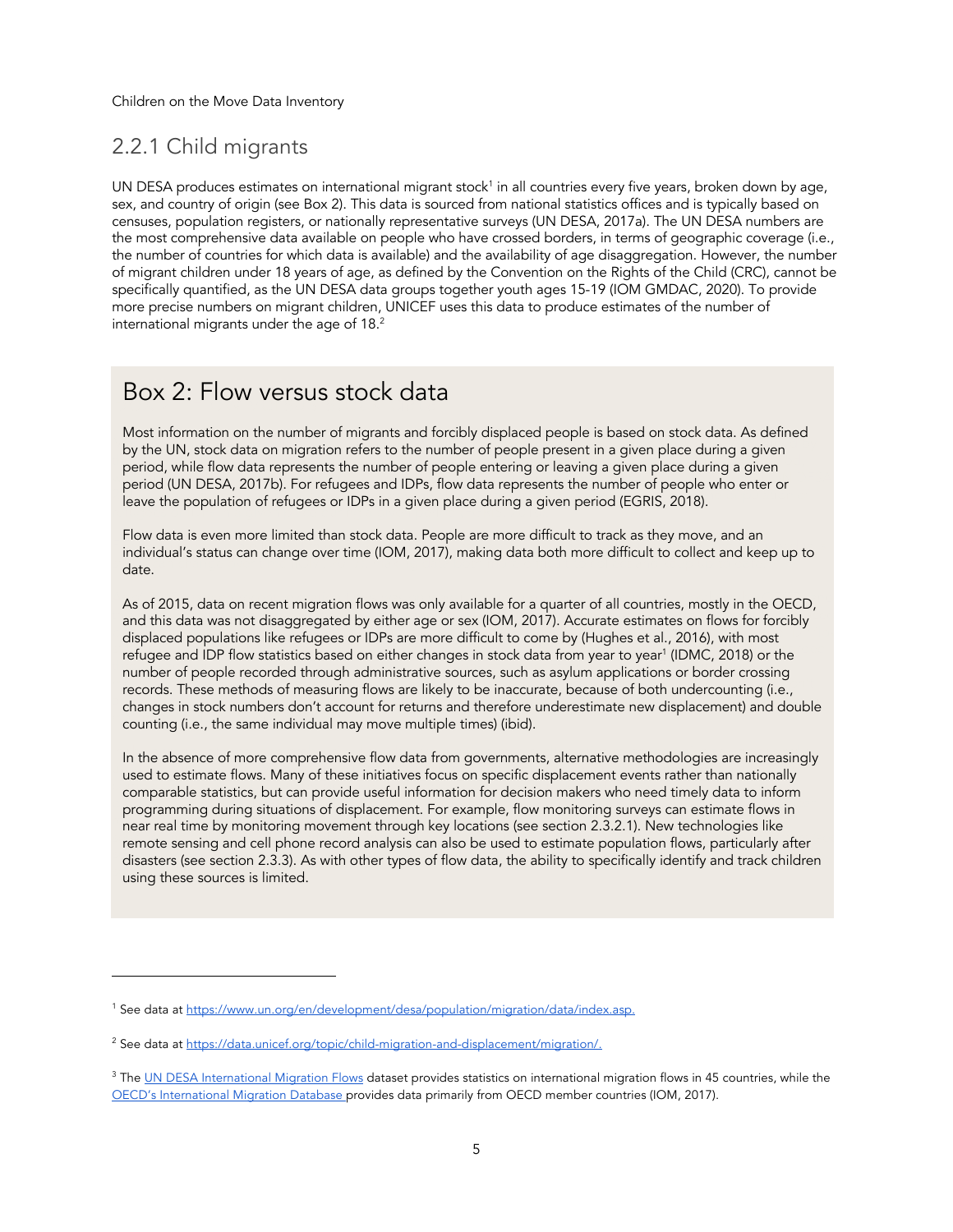### 2.2.2 Child refugees

UNHCR compiles global statistics on refugees<sup>4</sup> broken down by host and origin countries. This data is updated twice a year for most countries (One Campaign, 2017) and is sourced from national governments where possible. Nonetheless, in practice, data on refugees is collected by non-government sources (primarily UNHCR and NGOs) in a majority of countries.<sup>5</sup> Most of this data is based on registration counts;<sup>6</sup> however, 13 percent of data on refugees was sourced from estimations as of 2014 (Sarzin, 2017).

Refugee numbers, particularly for people who have applied for asylum, are often considered by end users to be more accurate than data on other subpopulations of people on the move, given the greater likelihood of registration and legal protections for refugees. However, refugees living outside of camps are less likely to be counted in existing statistics in many settings (Sarzin, 2017). Furthermore, identifying children within this data is still challenging. As of 2015, age information was only available for 58 percent of refugees included in the UNHCR data, and 29 percent of countries hosting refugees had not provided UNHCR with reliable information on their age breakdown. <sup>7</sup> This includes countries like Turkey and Iran, which host large numbers of refugees but provide no agedisaggregated information on these populations (UNICEF, 2016).

### 2.2.3 Internally displaced children

Global statistics on internally displaced people are compiled by UNHCR and the Internal Displacement Monitoring Centre (IDMC).<sup>8</sup> Individual registration is less common for IDPs (Sarzin, 2017); this data is therefore more often based on profiling via varied data collection methods (e.g., focus groups, household surveys, and key informant interviews). Access to IDP populations also tends to be more challenging than for other groups of COTM (ibid), as they often live in areas experiencing conflict.

Beyond data collection challenges, there are also definitional challenges in counting IDPs, particularly with regard to the end point of a displacement event (IDMC, 2018). For example, Colombia is consistently listed as one of the countries with the most IDPs. This number is sourced from the government's official registry of internally displaced people (Registro Único de Víctimas) and includes all people who fled their homes at any time during the civil war. However, the government has never updated this data to reflect those who are no longer displaced. As a result, the database is likely overestimating the number of internally displaced people in Colombia today (ibid).

Beyond these limitations, very little data is available on the age and subnational locations of IDPs (IDMC, 2019a). Age-disaggregated data is available for less than one-fourth of the IDPs reported by UNHCR (UNICEF, 2016) and for only 14 percent of countries with people displaced by conflict (IDMC, 2019b). UNICEF uses the underlying age structure of the national population to estimate numbers of IDP children for countries where age-disaggregated information is not available (Hansen, Beise & You, 2019). However, these estimates may not be reliable and may be prone to under- or over-estimation. For example, in Nigeria, children make up a greater percentage of IDPs than in the general population, but in Haiti children are a smaller share of IDPs (UNICEF, 2016).

<sup>4</sup> See data at http://popstats.unhcr.org/en/overview.

 $5$  In 2014, national governments were the exclusive source of UNHCR's data on refugees in 38 percent of the countries for which they have data. UNHCR was the sole source of data in 72 countries, with the rest provided by joint UNHCR/government efforts (15 percent) and NGOs and other organizations (13 percent) (Sarzin, 2017).

<sup>6</sup> Registration data is drawn from information collected when refugees register with governments or organizations like UNHCR.

 $<sup>7</sup>$  This means that age was provided for less than 50 percent of the refugees within the country.</sup>

<sup>&</sup>lt;sup>8</sup> UNHCR's IDP data includes only conflict-affected IDPs to whom UNHCR has offered protection or assistance (UNHCR website). IDMC's data includes IDPs who were displaced by violence and takes into account a broader range of sources when compiling statistics, such as media reports (IDMC, 2018).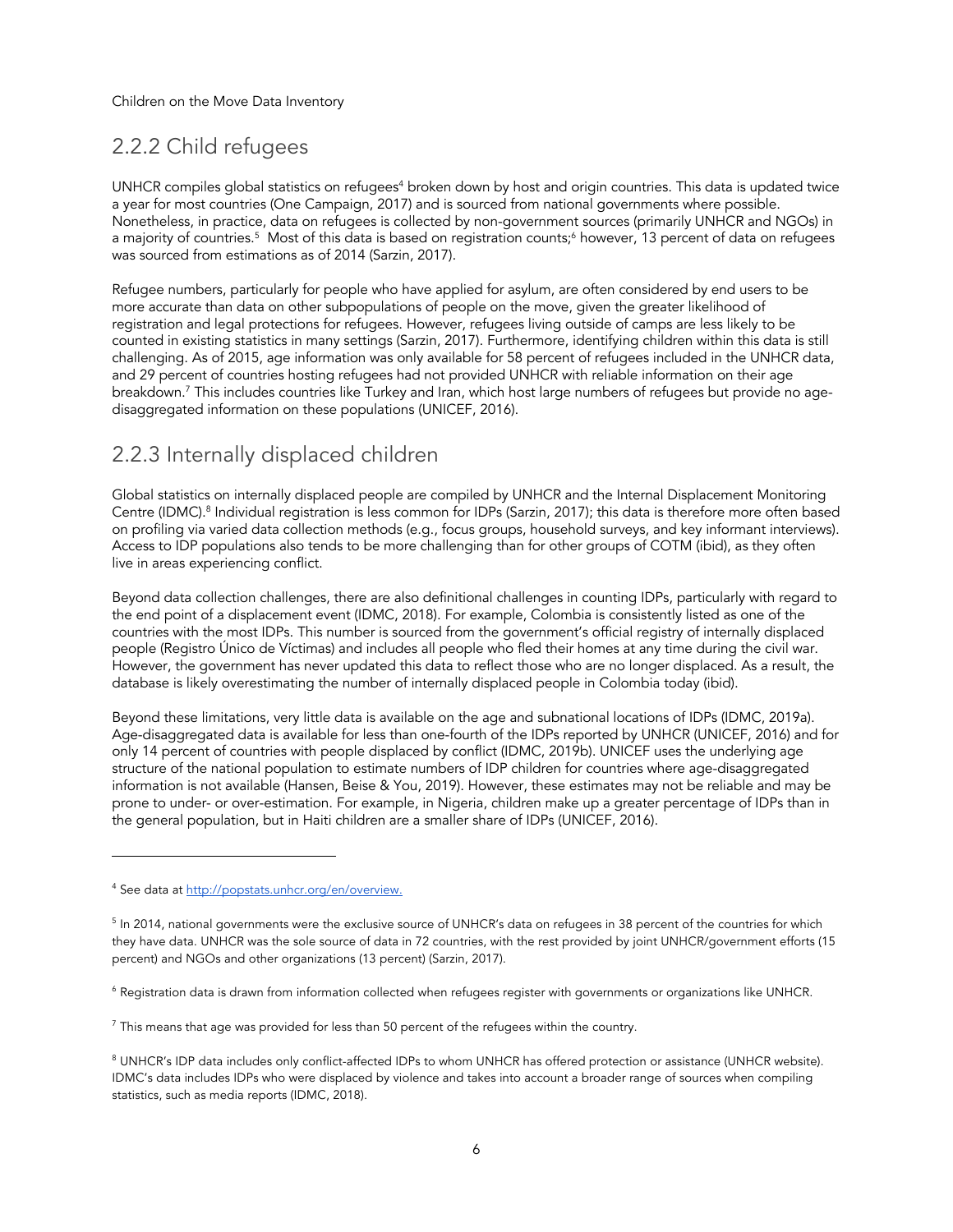### 2.2.4 Child laborers and trafficking victims

The United Nations Office on Drugs and Crime (UNODC) compiles global statistics on human trafficking, surveying governments to produce a biannual Global Report on Trafficking in Persons. The 2018 edition included data from 142 countries, with numbers disaggregated by both age and sex (UNODC, 2018). Nonetheless, the UNODC statistics are broken down by region, not country, and the data that informs the report is not released publicly. Additionally, the International Organization on Migration's (IOM) Counter Trafficking Data Collaborative (CTDC) provides case-level data from counter-trafficking organizations in a centralized dataset with information on over 90,000 victims in 172 countries, disaggregated by age and sex.<sup>9</sup>

A major limitation of trafficking statistics is that they are only as strong as the underlying capabilities of governments and organizations to detect victims. In other words, differences in trafficking numbers over time and between countries may speak more to variability in detection capacity rather than changes in the prevalence of trafficking. Moreover, the demographics of reported victims are likely skewed by the reality that some forms of trafficking, such as sexual exploitation, are more likely to be detected than others (UNODC, 2018).

The International Labor Organization (ILO) compiles statistics on child labor, publishing a quadrennial report on the global prevalence of child labor that draws on country-level household surveys. The most recent report from 2017 included data on child labor from 105 household surveys, but availability varies across countries. No data is available for many countries with high levels of conflict. Many high-income countries have never collected data on child labor, and some middle-income countries have stopped collecting this data. The worst forms of child labor, like sexual exploitation and forced labor, are also difficult to capture through survey data (ILO, 2017).

Despite these limitations, statistics on human trafficking and child labor are based on common, internationally accepted definitions. Even given differing interpretations across countries, statistics on trafficking and child labor tend to be more consistent than some other statistics on COTM (Van Dijk et al., 2016; ILO, 2017).

# 2.3 Types of data used to count and locate children on the move at national and subnational levels

The global-level estimates of children on the move we discussed in Section 2.2 are only as reliable as the underlying national-level data upon which they draw. In this section, we enumerate and assess some common methods that countries are using to count and locate children on the move. These include traditional approaches often used by national statistics offices (e.g., censuses, surveys, and administrative data), flow monitoring data collected by intergovernmental organizations and NGOs, as well as a host of non-traditional methods that open up opportunities to partner with the private sector and academia (e.g., phone and internet data, remote sensing, and predictive analytics). In presenting an overview of these diverse data types, we will briefly discuss the trade-offs that decision makers face, such as timeliness versus representativeness, when using this data.

### 2.3.1 Censuses, household surveys, and administrative data to count children on the move

Censuses, household surveys, and administrative data are among the most commonly used sources of data for counting COTM. This data can provide relatively comparable statistics, which enable decision makers to track changes in COTM populations within and across countries over time. However, this data is collected infrequently, which reduces its utility for organizations attempting to deliver programming to COTM populations in real time. Migrants and forcibly displaced people are also difficult to consistently identify within these sources, and children even more so.

<sup>9</sup> See data at https://www.ctdatacollaborative.org/.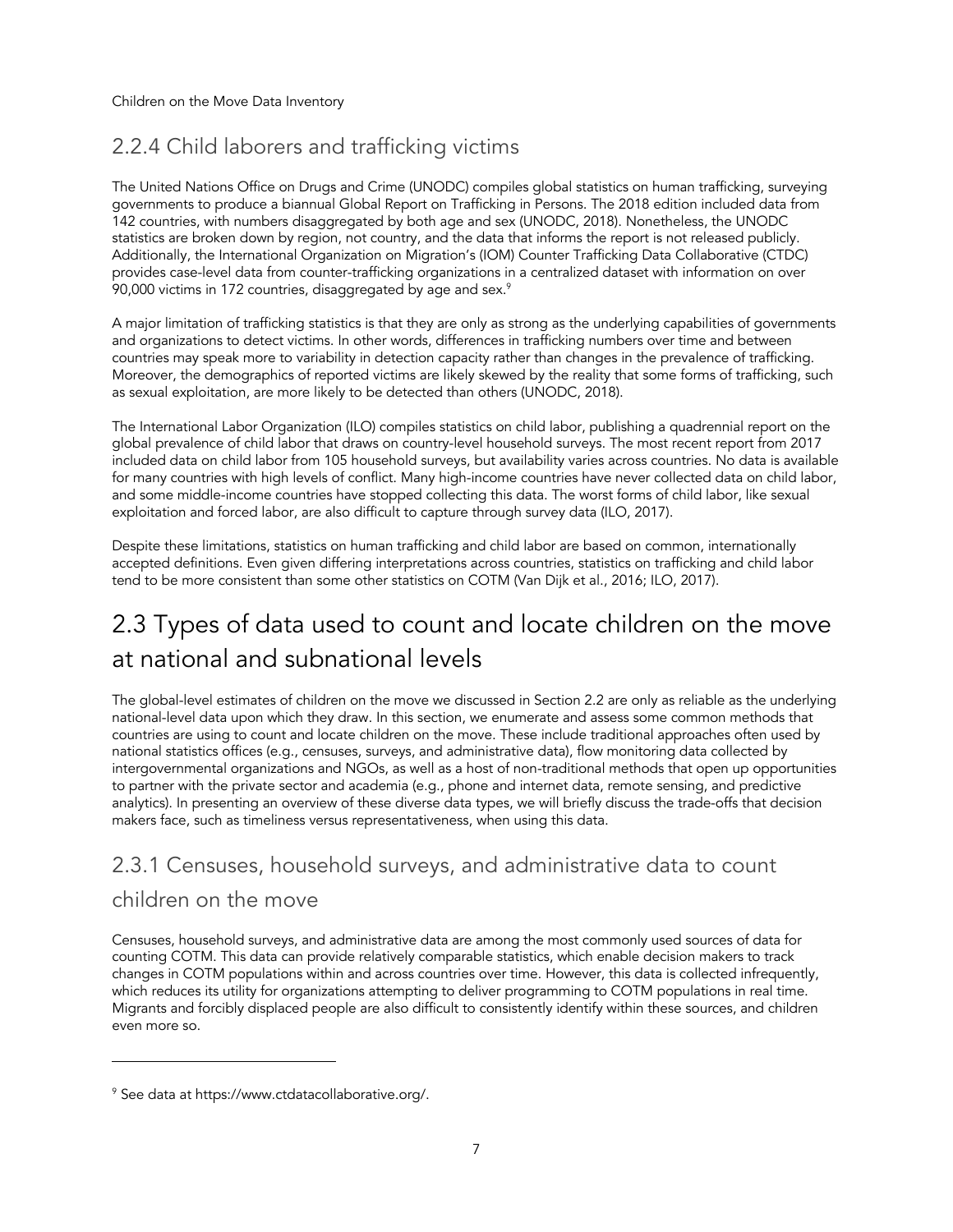#### 2.3.1.1 Census data

Population and housing censuses are the most comprehensive source of data available on migrants in most countries, but they are often less useful for identifying refugees or IDPs (Sarzin, 2017). Eighty percent of census questionnaires for the most recent census round included a question on place of birth, which allows migrants to be identified. Nevertheless, only a small percentage of the censuses included questions to specifically identify internal migrants or forcibly displaced people. <sup>10</sup> Moreover, it is often not possible to distinguish between long-term and more recent migrants in available census data, as only 50 percent of censuses during the most recent round included a question on year of arrival (Juran & Snow, 2017).

UN DESA (2017b) and the Global Compact for Migration encourage the greater integration of questions on migration and displacement in censuses. Nonetheless, censuses remain prohibitively expensive to conduct at the high level of frequency that would be needed to produce near real-time data to support day-to-day targeting and monitoring of programming for displaced populations (UNICEF, 2016; Laczko & Rango, 2014).

Another important consideration is that COTM populations are at a higher likelihood of being under-represented and thus invisible in the context of traditional censuses. For example, displaced people often reside in locations disproportionately affected by conflict and resource constraints, which may make conducting a census less feasible for enumerators. (Sarzin, 2017). As a case in point: of the ten countries with the highest number of people internally displaced by conflict in 2018, only two had conducted a census in the last ten years, and several had not conducted a census in over 30 years.<sup>11</sup>

Despite these limitations, censuses often provide the only regularly collected, nationally representative source of population data on migrants and displaced people. Censuses also generally provide better data on children than other surveys, since they include information on each household member (Castaldo et al., 2009). Nevertheless, our population of interest in this data inventory, children on the move, remains difficult to identify.

#### 2.3.1.2 Representative household surveys

Nationally representative surveys are often conducted more frequently than censuses and allow for more detailed questions to be posed to help identify migrant or displaced populations (see Chapter 3). Nonetheless, most surveys do not presently provide sufficient information for implementers or policymakers to quantify the number of children on the move in a particular location.

Most commonly administered surveys that collect data on children, like Demographic and Health Surveys (DHS) or Multiple Indicator Cluster Surveys (MICS), still do not provide enough information for migrants or displaced people to be consistently identified. Many fielded surveys do not include questions on migration status. Another constraint is sample size: non-migration specific surveys often lack a large enough representative sample to reliably quantify the total number of migrants or displaced people (Sarzin, 2017). Moreover, groups like irregular migrants and IDPs are often left out of the sampling frame altogether and are thus invisible in the resulting data (IDMC, 2018).

Even in migration-specific surveys, displaced and migrant children are frequently uncounted, as these surveys are not administered to all members of a household and the age criteria for participation varies. Furthermore, it is often impossible to distinguish between a parent and child's migration status (Castaldo et al., 2009).

 $10$  An analysis by Statistics Norway of 150 questionnaires used during the 2010 round found that only 17% included questions on internal migration and just 7% included questions on forced displacement (UNICEF, 2016; International Conference on Refugee Statistics, 2015).

<sup>&</sup>lt;sup>11</sup> The Democratic Republic of Congo last conducted a census in 1984, Afghanistan in 1979, and Somalia in 1975.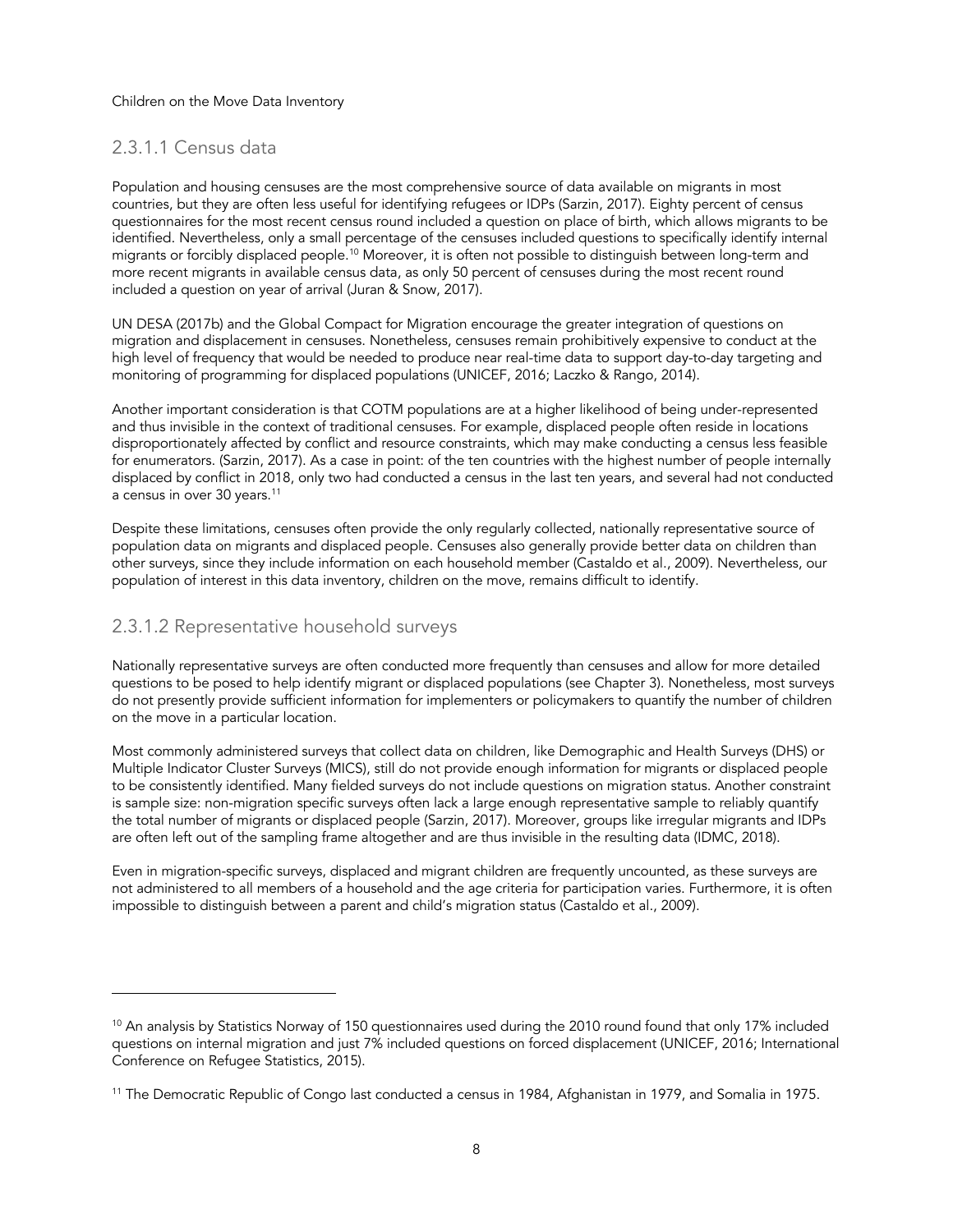#### 2.3.1.3 Administrative data

Administrative data (e.g., registries, border statistics, and service delivery records) provide an alternative source of data on children on the move to supplement censuses and surveys. This data is collected by inter-governmental organizations like UNHCR, government agencies, international NGOs, local civil society organizations, and front-line service providers. Unlike censuses and surveys, administrative data can be updated in near real-time. Since it has already been collected to serve particular administrative needs, this data can provide additional information at relatively low cost and effort.

A wide variety of administrative sources are used to gather data on children on the move. Registration databases provide the majority of data on refugees, such as those managed by UNHCR. Data on administrative procedures, such as the issuance of residence permits or applications for asylum, is frequently used to estimate the number of migrants or asylum seekers. Population registers and border crossing data can serve as further sources of information in some countries (Sarzin, 2017; Hughes et al., 2016). For certain populations, like refugees and asylum seekers, migration-specific administrative data (such as registries and asylum applications) can provide a reasonably good estimate of the numbers in a particular location. However, many gaps limit the reliability of these administrative data sources. For example, they often do not account for changes in status, such as applying for citizenship (Hughes et al., 2016).

Non-migration specific administrative data sources (e.g., population registers and education databases) frequently do not allow for identification by migration status. Moreover, these sources are often not comprehensive, covering only the portion of the population who are formally registered or receiving services (Hughes et al., 2016). This likely excludes many COTM who may be unwilling to register or unable to access services for various reasons.

While many administrative databases collect specific information on age and other characteristics, these sources may not identify children separately from their family unit. Even when age is available, it is not always reported to national statistics offices, contributing to a frequent inability to identify children within broader populations of people on the move. More broadly, administrative data is often inaccessible to people outside of the specific organization in question, meaning this data may not be fully analyzed or put to use by decision makers.

#### 2.3.2 Subnational and site-specific data for counting children on the move

Given the inherent limitations of using traditional data sources (e.g., censuses, surveys, and administrative data) in quickly evolving migration or displacement situations, governments and organizations are conducting their own sitespecific data collection to inform their targeting and programming. While this data may provide more timely snapshots of specific population numbers and movements, its geographic coverage is often limited to specific hotspots or displacement situations.

#### 2.3.2.1 Site-specific data and flow monitoring

Governments and organizations use multiple methods—site-specific surveys, interviews, focus groups—to collect supplemental data to inform their programming. For example, Terre des Hommes operates "hope points" in Nigeria, locations where migrant children are provided services and advice, and makes use of these sites to collect data on population numbers and demographics of child migrants living or transiting through the area. However, this type of data is often not shared beyond the organization in question.

Even if organizations do share their data, they often use inconsistent methodologies or definitions, which makes the data less comparable and more difficult to use for outside actors. Similarly, the extent to which groups like refugees and migrants or children can be identified within these organizations' collected data varies significantly. Nevertheless, some organizations have started collecting data in a more standardized way across displacement settings. IOM has been particularly active in developing data products to measure populations of migrants and internally displaced people, including both people who are settled in specific locations and those who are currently on the move.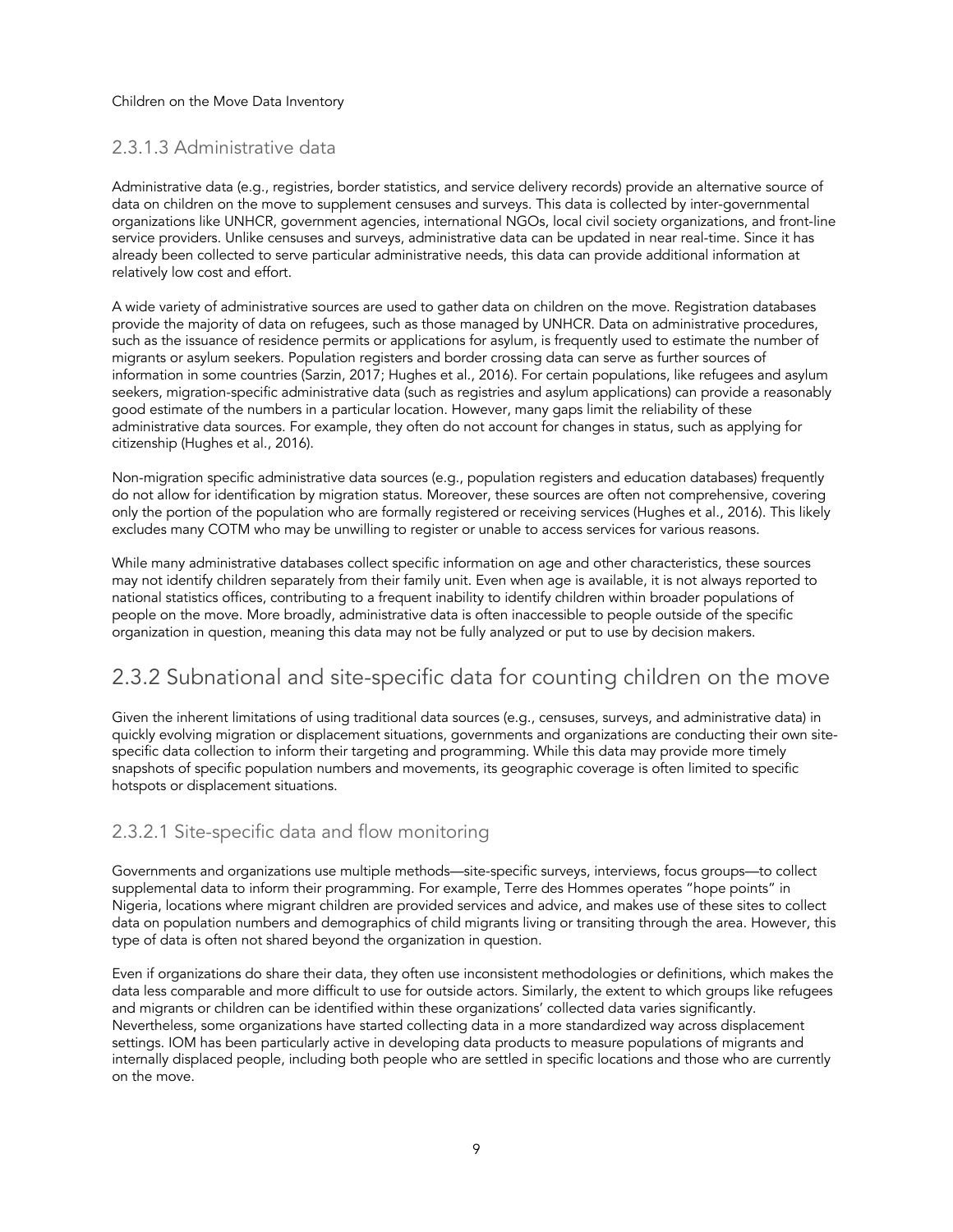For example, IOM's Displacement Tracking Matrix (DTM) system uses a variety of tools and methodologies to measure and track displaced populations (see Box 3). Two key components are most commonly relied on for population numbers: mobility tracking (which provides estimates of a population of interest in a defined area, such as a camp for displaced people or a particular administrative area) and flow monitoring (which estimates the number of individuals who travel through a certain area).

Some of the data collected is publicly available, and even the data that is not public can often be accessed by organizations working with the populations in question or by the public as topline population aggregates. DTM population data in some displacement settings can be disaggregated by age, although the availability of data by age and the specific age categories used tends to vary widely. The frequency with which data is released also varies across settings but is considered more timely than most other sources, with data released weekly in some locations like northern Nigeria.

While IOM is the largest producer of site-specific and flow data on displaced populations, other organizations collect similar information. UNHCR tracks IDP population movement in some emergency situations through the UN's Inter-Agency Standing Committee (IASC) Population Movement Tracking system. Through this system, UNHCR identifies and trains local NGOs to monitor key locations such as IDP settlements, bus stations, and roads to report on movements (Sarzin, 2017). However, the data collected does not record individual movement but rather is intended to show trends in new population movement. Similar to the DTM, the availability of data disaggregated by age is very inconsistent across countries.

### Box 3: IOM's Displacement Tracking Matrix

IOM uses the Displacement Tracking Matrix (DTM) to collect and analyze data on migrants and displaced populations, from tracking where they are located and their movement patterns, to understanding their needs and vulnerabilities.

Data is collected through a variety of modules, using methods that include key informant interviews, surveys, and registration. The modules can be mixed and matched, depending on the local context, needs, and available funding, and can be adapted to changing situations. Data produced through this system is also available in a variety of forms, both as raw data and through regularly updated reports and visualizations. In some displacement situations, information can be released as often as weekly through Emergency Tracking Tool reports. Access to raw data, however, varies by country and the specific data product.

Since 2017, IOM has worked with the Child Protection Area of Responsibility and the Global Education Cluster to better incorporate data on child protection through the DTM for Children on the Move project (Child Protection Area of Responsibility, 2019). The specific information collected on children through the DTM depends on the local context, but can include demographics, shelter types, and access to services, like health, education, water and sanitation, and nutrition. Data can also be used to identify child protection hotspots.

### 2.3.3 Innovative sources and new technologies for counting children on the move

In recent years, a number of promising initiatives have shown how policymakers and implementers can leverage information and communication technologies to better estimate population size and movement. While many of these initiatives have not moved beyond the pilot stage or have been primarily used for research rather than programming, we provide a brief overview of some of these tools here, given their potential to provide timely information on vulnerable populations that may not be readily available from traditional data sources. That said, we acknowledge that children also tend to be much more difficult to specifically identify through these sources of data compared to other sources discussed previously.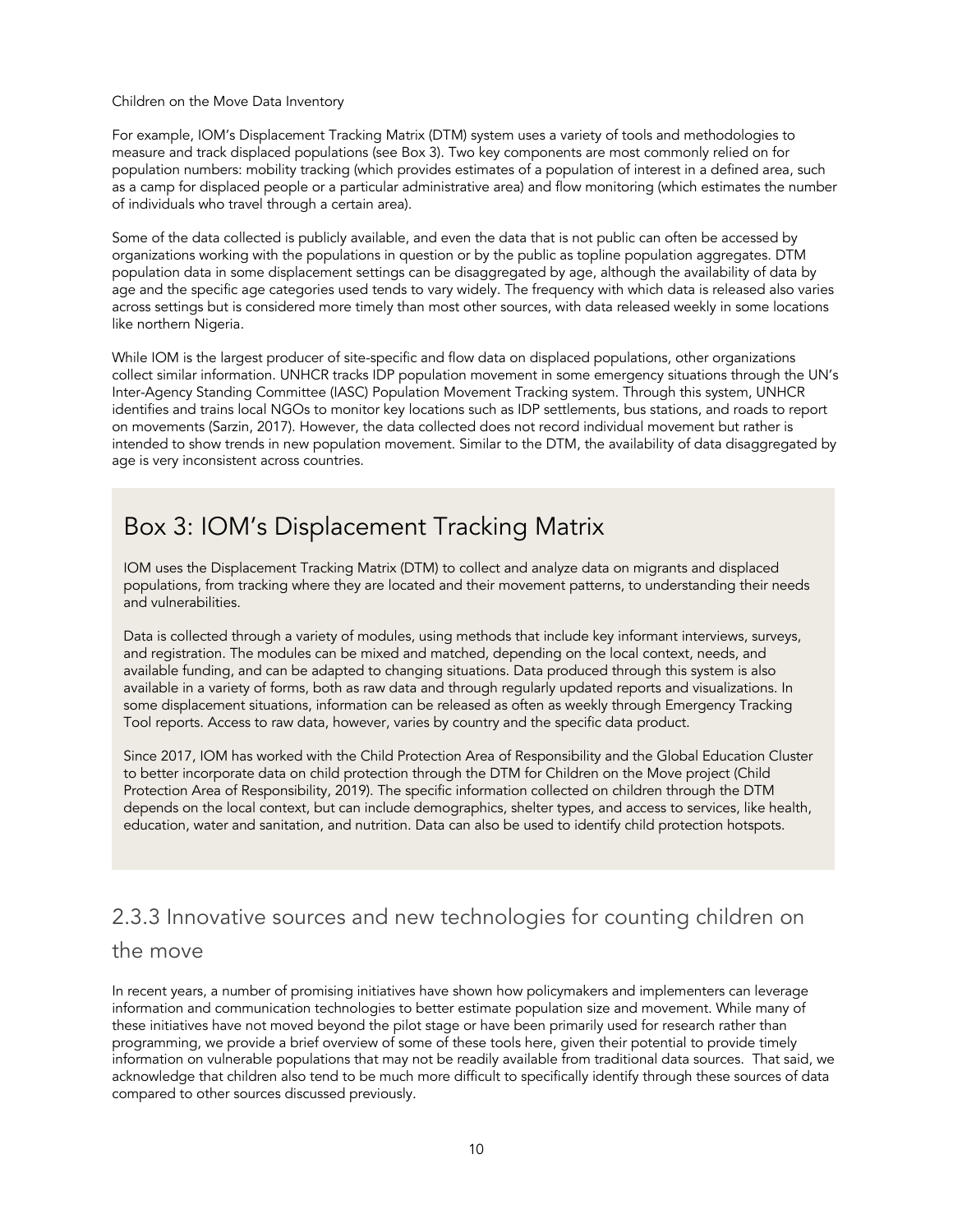#### 2.3.3.1 Phone and internet data

In recent years, the use of cell phone data to track population movement has increased greatly. Data from call detail records (CDRs) has been used to track general mobility patterns as well as population movements following natural disasters in places such as Nepal, Haiti, and New Zealand (Bengtsson et al., 2011; Wilson et al., 2016; Statistics New Zealand, 2012). This data can provide near real-time insights on how many people are moving where and the rate at which they return to affected areas, allowing emergency responders to more effectively position resources and monitor recovery (Digital Impact Alliance & Flowminder, 2019).

Similarly, pilot projects have used geo-referenced data on internet use (e.g., web searches and website logins) and social media activity to estimate population movements. For example, Spyratos et al. (2019) used data from Facebook's advertising platform to record the increase in Venezuelan migrants in Colombia and Spain in 2018.

Although phone and internet data can often provide much more timely information on population movements than data from other sources, significant limitations restrict the uptake of this data in day-to-day decision making outside of post-disaster humanitarian response. Cell phone and internet data tends to underrepresent certain sociodemographic groups, including children. (Digital Impact Alliance & Flowminder, 2019). Identifying specific subgroups within broader populations on the move using phone and internet data is also difficult, as children and groups like refugees or IDPs are not easily differentiated from broader population flows. Furthermore, this data is often proprietary and not easily accessible, especially given privacy concerns surrounding personally identifiable data. Its volume and complexity also prove challenging (Laczko & Rango, 2014), making it difficult for decision makers to analyze and act quickly on information derived from this data.

#### 2.3.3.2 Remote sensing

Remote sensing data, like that obtained from satellite images or drones, has similarly been used to track population size and movement among displaced populations. Researchers have used satellite images and deep learning methods to estimate growth over time in refugee camp populations (Quinn et al., 2018; Fureder et al., 2014) and the territorial expansion and build-up of refugee camps (Hassan et al., 2018; Rossi et al., 2019). In Nigeria, meanwhile, Vaccination Tracking System (VTS) data provides up-to-date population estimates in parts of the country that are difficult to access, helping decision makers understand movement patterns and preposition resources (see Box 4).

# Box 4: Using vaccination data to track displaced populations in Nigeria

Reliable population data is hard to come by in Nigeria, where the last census was carried out in 2006. Since then, high population growth and extensive displacement have rendered this data unreliable. However, decision makers are able to derive up-to-date population estimates in northern Nigeria with the help of satellite data and GPS-derived estimates from the Vaccination Tracking System (VTS). UNICEF has worked with the Centers for Disease Control and Prevention (CDC) to physically analyze high-resolution satellite images and develop subnational estimates of population. These estimates are constantly refined by on-the-ground vaccination teams that use GPS-enabled cell phones to locate unvaccinated children, at the same time providing up-to-date information on where people have moved. This data is used to predict fresh displacement, particularly in areas that are currently physically inaccessible, and allocate and position resources based on changing population levels.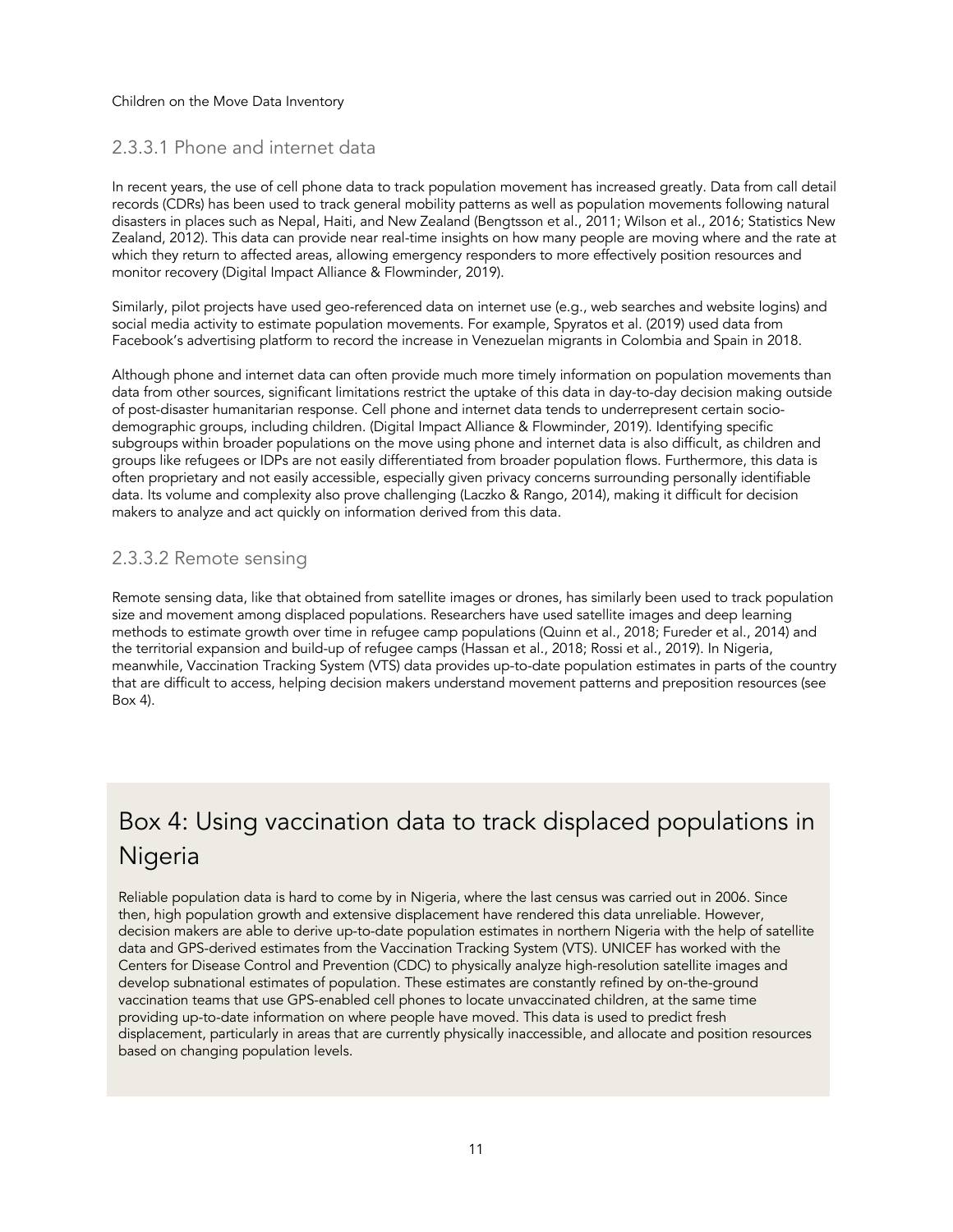#### 2.3.3.3 Predictive analytics

While the above examples primarily use data to quantify movement that has already happened, a number of organizations are trying to leverage statistical techniques to predict future movement. These predictive analytics models identify drivers of migration and make use of existing data on indicators like conflict, weather, and urbanization to anticipate future displacement. Most of these efforts are still in the pilot stages, so have not yet been used to inform programming. The goal of these projects, however, is to help organizations better plan and allocate resources, enabling them to respond to future population movements in a more timely and efficient manner.

Several examples include:

- UNHCR's Project Jetson, which developed a model to predict the movement of displaced populations in Somalia; 12
- IBM and the Danish Refugee Council, who developed the Mixed Migration Foresight (MM4Sight) app to predict migration flows from Ethiopia to six target countries; 13
- Save the Children and the Boston Consulting Group, who developed a prototype tool to predict the duration and scale of forced displacement in multiple countries where Save the Children currently works (Kaplan & Morgan, 2018); and
- The British Red Cross and the University of Leiden Centre for Innovation, who developed models to anticipate refugee flows in Europe one day in advance based on UNHCR data (IOM & McKinsey, 2018)

While the above projects do not specifically target children, some organizations are trying to make sure their models take children into account. Save the Children, for example, is working to incorporate age-disaggregated data into future iterations of their model. UNHCR is also in the process of developing a predictive analytics tool to identify unaccompanied and separated children in Europe.

<sup>12</sup> http://jetson.unhcr.org/

<sup>13</sup> https://www.ibm.org/initiatives/impact-grants/ig-2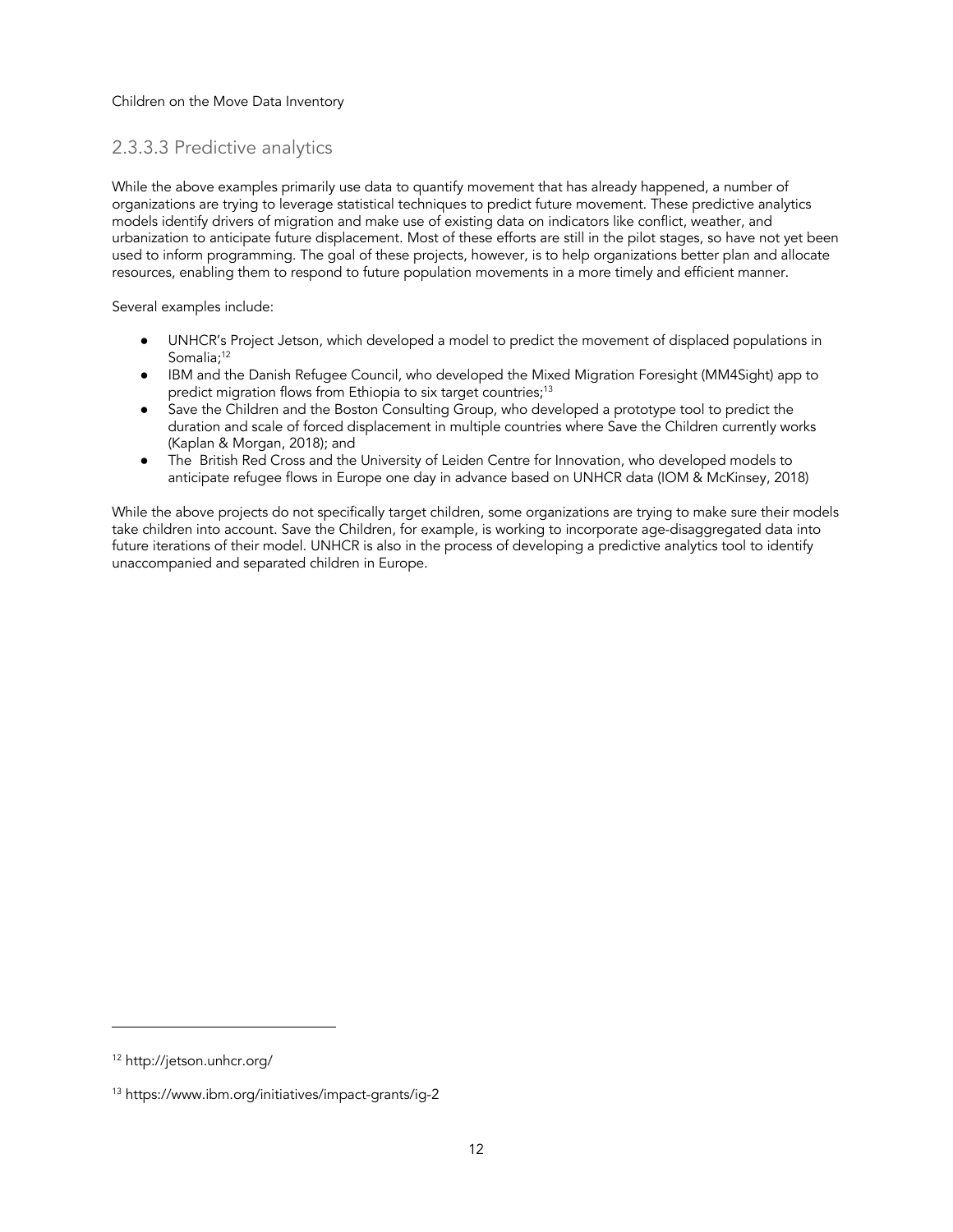# Box 5: Focus on child trafficking and child labor

### **Trafficking**

Most data on trafficking comes from administrative records, such as police and NGO case registers. However, these numbers only include detected victims and so do not capture the true prevalence of trafficking. Despite an increase in reported victims in recent years, changes in case numbers over time may reflect policy changes or improved detection capacity rather than changes in the underlying number of trafficking victims. Detection capacity also varies greatly across countries and regions, making it difficult to reliably compare trafficking prevalence (UNODC, 2018).

Some types of trafficking are also more likely to be detected than others, potentially skewing the reported demographics of trafficking victims. Women and girls make up a large majority of victims of trafficking for sexual exploitation. Since this type of trafficking is more likely to be detected than trafficking for labor, male victims may be underrepresented in some countries (Eurostat, 2015). Similarly, recent research suggests that child trafficking victims may be harder to detect than adults (UNODC, 2018).

Most trafficking data includes information on sex and whether the victim is a minor, but the availability of more detailed disaggregation varies, limiting its use to inform policy and programming. For example, Eurostat compiles statistics on trafficking in Europe, using common indicators and levels of disaggregation, but not all countries are able to provide the level of detail requested. Only 17 of 28 EU member states were able to provide detailed age information on reported victims, and even fewer states provided information on the means of recruitment or types of assistance received (Eurostat, 2015).

Because of the limitations of case data, quantifying the overall prevalence of trafficking requires different approaches. Information on trafficking is difficult to capture through surveys because of stigmatization and the criminal nature of trafficking (ILO, 2012).

Multiple Systems Estimation (MSE) has been used to estimate the total population of trafficking victims in a country, including unreported victims, based on the number of individuals who are recorded in multiple data systems. In the Netherlands, researchers estimated the true number of trafficking victims was four to five times higher than the number of detected victims (Van Dijk et al., 2016). This methodology has since been replicated in several European countries but requires multiple sources of data on trafficking from NGOs or the government, limiting its potential implementation (UNODC, 2018).

### Child labor

Several commonly fielded surveys provide data on child labor at the country level. MICS and DHS surveys include a common child labor module that captures information on the type of work, hours, and working conditions of children in surveyed households. ILO works with national statistics offices to conduct Statistical Information and Monitoring Programme on Child Labour (SIMPOC) surveys, either as a stand-alone household survey on child labor or as a module in other household surveys. Many labor force surveys also include questions on child labor. Although the data from these surveys is comprehensive, the number of countries where data is collected on child labor is limited and surveys are not carried out frequently (ILO, 2017).

Data on sexual exploitation and forced labor is bound by similar limitations as data on trafficking. Stigma and the criminal nature of these activities inhibit reporting, and the small number of victims compared to the total population requires special sampling methods (ILO, 2012). Despite these challenges, ILO and the Walk Free foundation (2017) have produced global estimates of forced labor, using surveys from 48 countries as well as administrative data on trafficking victims assisted by IOM to estimate the prevalence of forced labor and the number of child victims. In 2018, the ILO also published common guidelines to measure forced labor, promoting more standardized definitions and concepts (ILO, 2018).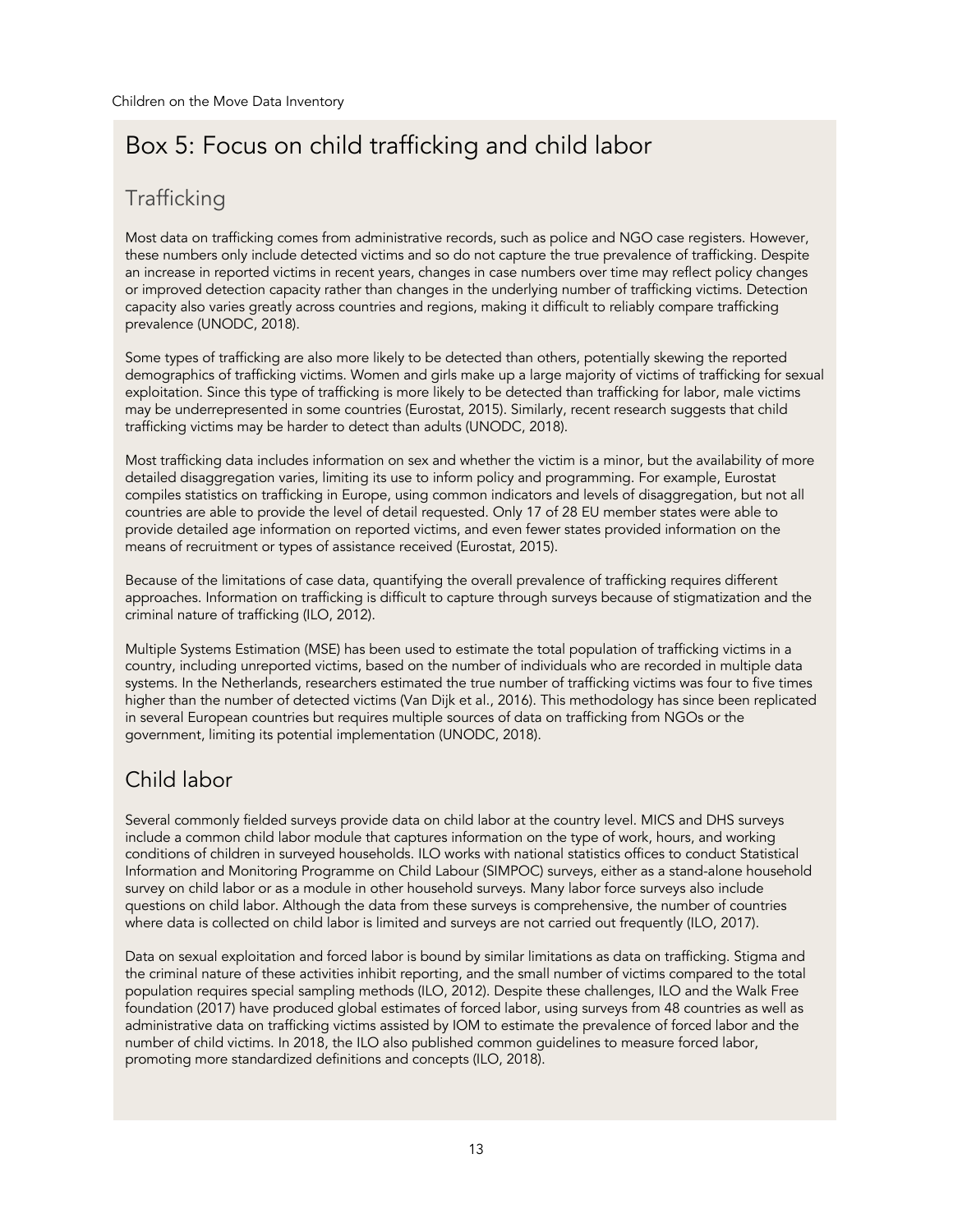# 2.4 Concluding Thoughts

For organizations to reach children on the move, they need to know who these children are and where they are located. In this chapter, we have seen that although many data sources exist to measure and track the movement of migrants and displaced people, this data is not always well-aligned with what decision makers need. Children cannot be identified in many data sources. When they are counted, geographic coverage tends to be poor and data is often out of date. Despite these limitations, new sources of data and initiatives to better identify COTM within existing data provide concrete examples of how data producers are attempting to improve the status quo.

Now that we have a better understanding of the strengths and weaknesses of existing data to count children on the move, we turn to the question of what these children need. In Chapter 3, we assess the extent to which available data provides policymakers with sufficient information to design and target programs that respond to the needs and specific vulnerabilities of COTM.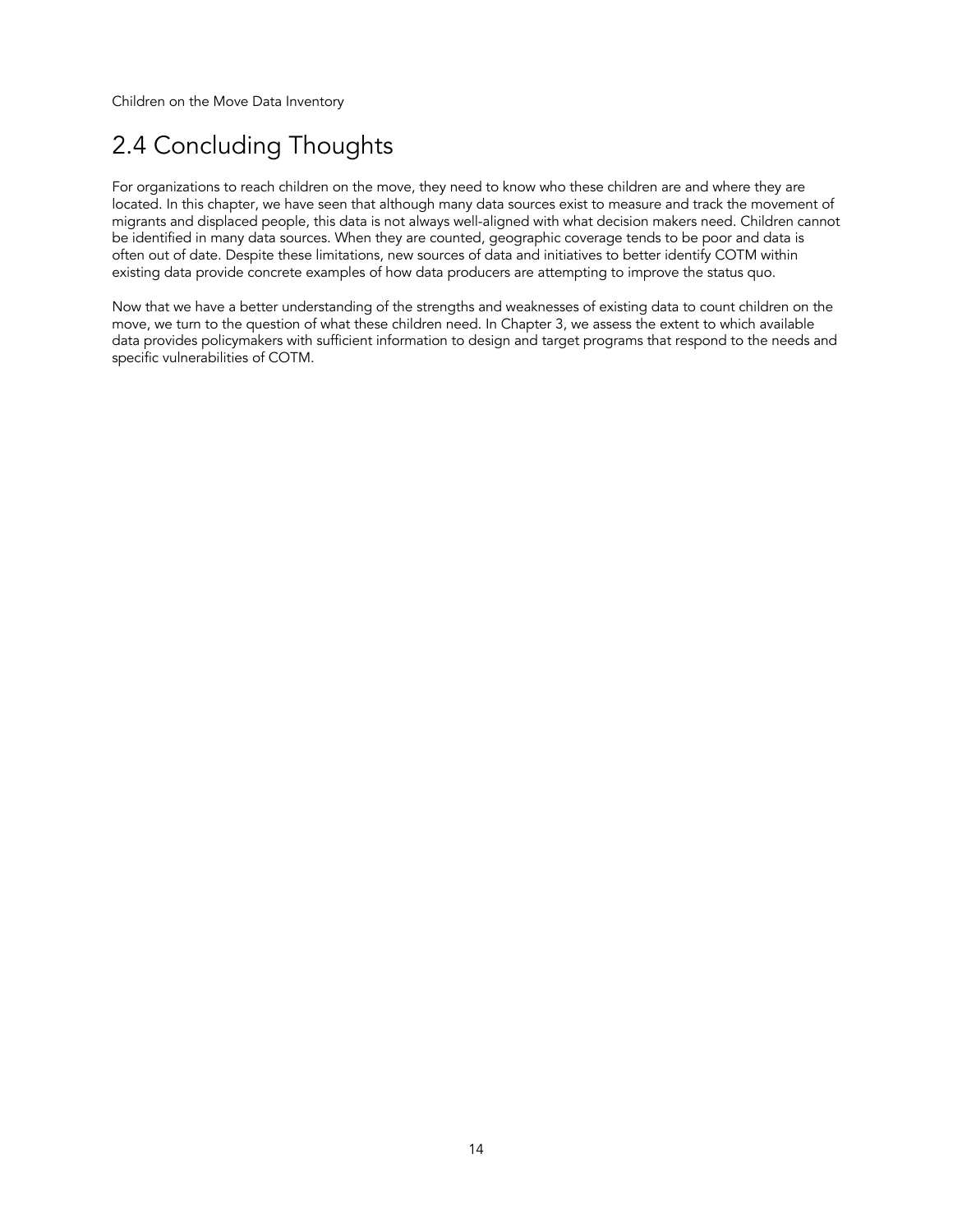# CHAPTER THREE 3. Data to determine what children on the move need

Governments and organizations need to know not only where COTM live but also what these children need, in order to design policies and target programs that benefit them. Decision makers require disaggregated demographic data (e.g., age, sex, disability, level of education, national origin, and migration status), as well as information on how resource levels and outcomes vary, to understand the vulnerabilities and needs of different groups of COTM. In this chapter, we will identify data sources that shed light on the vulnerabilities and needs of COTM, as well as assess the extent to which this information is sufficient to inform policy decisions and direct resources.

# 3.1 Understanding the use cases for needs and vulnerability data

The majority of the very limited information available on the specific needs and vulnerabilities of COTM is based on qualitative studies of children's experiences rather than readily comparable quantitative data (Hansen et al., 2019). Most data sources lack even basic disaggregation by age and sex, which limits understanding of how COTM's needs vary across these demographic attributes (UNICEF, 2016).

Having better data on what potential beneficiaries need would help decision makers:

- Identify critical needs and prioritize interventions;
- Ensure the right kind of assistance goes to the groups that need it;
- Inform more targeted policy and interventions; and
- Adapt programming as needs evolve.

# 3.2 Data sources to identify the needs of children on the move

The limited statistics produced on the needs of COTM at the global level rely on many assumptions and estimations to fill gaps in available evidence. As a result, our understanding of these needs and vulnerabilities relies largely on data produced at the local and national levels. The extent to which these local sources—from censuses and household surveys to administrative registers—can be relied on to clearly and consistently identify COTM-specific information varies greatly by country. Notably, one-off data collection exercises carried out by implementing organizations are the most commonly used sources of data for programming related to COTM.

#### 3.2.1 Censuses and household surveys

Household surveys and censuses provide rich demographic data unavailable in most other sources. When children on the move can be identified, this data allows for analysis by their age, displacement status, and national background, and supplies information on the impact of migration and displacement on children (UNICEF, 2017). Living Standards Measurement Surveys (LSMS) and DHS include many topics, such as health, education, and child labor, that are highly relevant to understanding differential outcomes and experiences (Castaldo et al., 2009).

Although household surveys are highly prized by people working with COTM, per our interviews, they often cannot be used in programming for these populations in practice. As discussed in Chapter 2, migrants and displaced people are invisible in most surveys or present in insufficient numbers to draw conclusions. Moreover, large-scale surveys are costly and carried out infrequently. Even when data is available, the information may not be timely enough to inform real time decision-making. Despite these limitations, growing efforts to more effectively incorporate migrant and displaced people, including children, in censuses and household surveys are welcome.

One avenue to improve COTM data through surveys is through more intentionally incorporating questions or modules on migration status within existing instruments, while also ensuring that sampling frame designs effectively capture this vulnerable population. One notable example is Jordan's 2017-2018 Household Expenditure and Income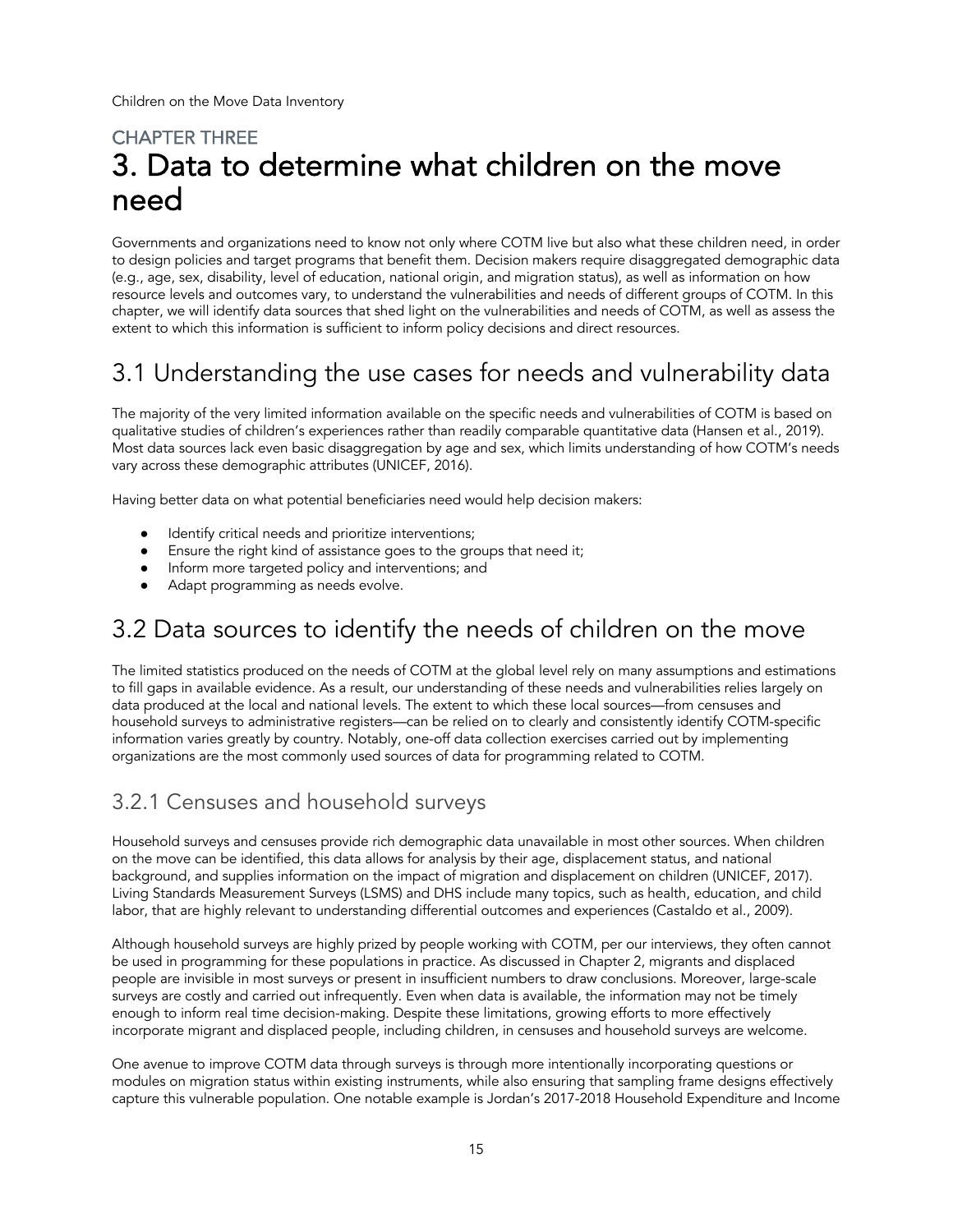Survey, which provided invaluable information on poverty and living standards among refugees in the country through adjusting the sampling design to incorporate mobile populations (World Bank, 2018).14

Although the number of censuses that include questions on migration or displacement status has increased in recent years, most commonly fielded household surveys still do not include questions on migration status as part of the standard survey questionnaire. Some surveys, like the LSMS and DHS, provide optional migration modules, but the modules are not always consistent or fielded in many countries (Castaldo et al., 2009). Most information on minors is also based on their parents' migration status, although children 15-17 years old can be interviewed directly for DHS surveys (ibid).

Designing household surveys specific to refugee or migrant populations is a second avenue to generate more COTM-relevant data. Given their focus, these surveys are likely to have larger samples of migrant and displaced populations that lend themselves to finer disaggregation by multiple factors associated with vulnerability than general population surveys. However, these surveys are uncommon due to cost considerations and competing priorities within statistical offices.

Regardless of whether we are dealing with a general population survey or a COTM-specific survey, developing sampling frames to reliably identify and include COTM populations is difficult, particularly for irregular migrants and unregistered refugees and IDPs. However, there are some indications that new methodologies and technologies may be deployed in ways that help decision makers get closer to a representative sample of COTM populations in their surveys. For example, in Turkey, the World Food Programme (WFP) combined geospatial and respondentdriven sampling methods to survey hidden populations of refugees (Bozdag & Twose, 2019). The results provided detailed information in areas like health and education and allowed policy makers to understand how needs differed among registered and unregistered refugees.

#### 3.2.2 Administrative data

Administrative data has the potential to be a low cost, up-to-date source of information which decision makers can use to identify the needs of COTM in a timely way. However, this valuable data is often hidden behind firewalls that deter use. Privacy concerns also inhibit data sharing with regard to the personally identifiable information of vulnerable populations. Fragmentation of administrative data collected by different agencies and organizations, using different methods, and in different formats limits interoperability and effective use. Furthermore, many decision makers lack both the time and knowledge to analyze administrative data. Fortunately, there are a growing number of new tools and methodologies which lower these barriers to entry to combine and use administrative data from multiple sources simultaneously to identify the needs of COTM.

Statistics generated through tools like the Child Protection Information Management System (CPIMS), for example, aggregate case-level information across multiple implementing organizations. Data can be anonymized and aggregated by system managers in line with security protocols. This allows decision makers to more effectively target resource gaps, identify special protection concerns like high rates of child labor, and prioritize actions across multiple implementing partners.

In Nigeria, UNICEF produces factsheets with statistics derived from CPIMS on reported child protection cases broken down by age, sex, type of displacement and living situation (i.e., IDPs in camps versus in host communities), subnational geography, and specific risk factors (e.g., unaccompanied or separated children, or children at risk of neglect, labor or abuse) (UNICEF, 2019).

Similarly, the UNHCR PRIMES (Population Registration and Identity Management EcoSystem) platform includes a tool for reporting and data analysis as a core feature of the system, allowing users to more easily leverage administrative information collected through the PRIMES platform for analysis (UNHCR, 2018a).

<sup>&</sup>lt;sup>14</sup> In addition to Jordan, the World Bank and UNHCR have also worked with national statistics offices in Uganda, Kenya, and Chad to develop and test ways to more effectively capture refugee populations within existing household surveys (Dang & Verme, 2019a).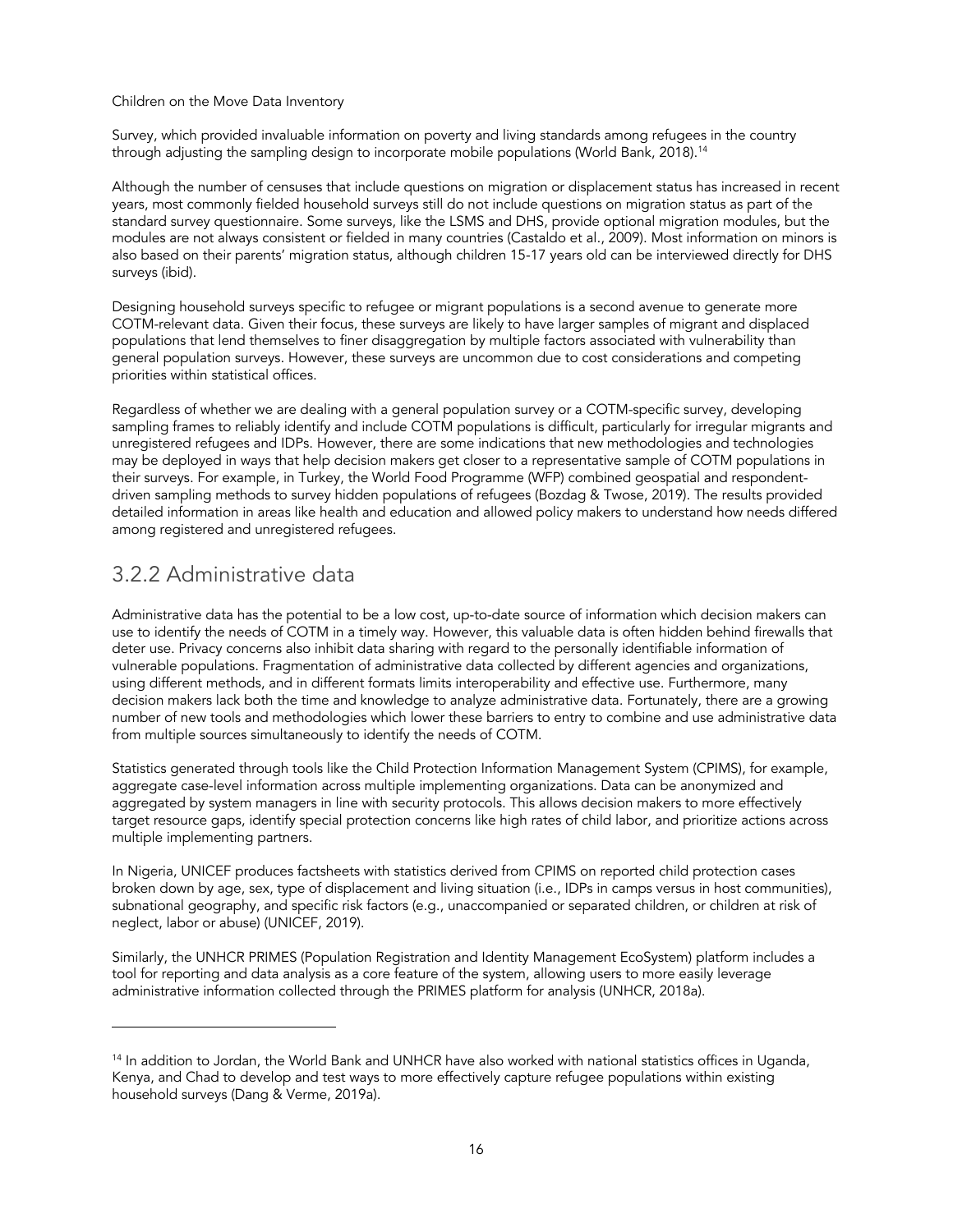In places where data is sufficient, decision makers can combine survey and administrative data to identify needs, reducing the burden of new data collection. A recent study estimated poverty among Syrian refugees in Jordan by combining household survey data with administrative data from UNHCR's Profile Global Registration System (proGres) database. This method provided more accurate information on household poverty than other existing methods for estimating poverty, but at much lower cost than a large-scale survey (Dang and Verme, 2019b).

#### 3.2.3 Location-specific surveys and needs assessments

Site-specific assessments are the most frequently used source of information to inform programming decisions related to the needs of COTM, according to our interviewees. Given the frequent lack of timely, accessible data at the local level, organizations often must collect their own data to inform a particular intervention.

Although these individual data collection exercises provide timely and specific information, they are usually not designed in a way that will inform broader policy or decision making beyond the scope of the individual project in question. Organizations use a variety of inconsistent methodologies, indicators, and disaggregation categories, which result in fragmented data that cannot easily be compared or put to use by outside organizations. Decisions on what data to collect are often driven by funding partners rather than local priorities, and results are not commonly shared with outside stakeholders. Similar data is collected repeatedly, even in the same geographic area, resulting in wasted time and resources. The resulting data may also be inaccurate, as many implementing organizations do not have the experience or resources needed to effectively conduct sampling or collect representative data.

Some organizations are working to provide more comprehensive data at the site or local level. IOM's Displacement Tracking Matrix (DTM) collects detailed information on displaced people in specific locations, like IDP camps or subnational administrative regions. This data comes in multiple forms, including surveys of migrants and displaced people, as well as data from key informant interviews on topics like demographics, health, education, and child protection. Although the DTM includes data about children, most is based on surveys or interviews with adults. IOM does not interview children under 14, and older children are only surveyed in limited areas (see Box 6).

DTM data is available for a large number of countries and is more uniform than data produced by many individual implementing organizations, but topics covered are not consistent across sites. Both the availability of age disaggregated data and the specific age categories used also vary greatly across countries.

### Box 6: Including children's voices in data collection

The voices of migrant and displaced children are often invisible in the data that is collected about them. Many organizations do not allow children to be surveyed directly, especially those under age 14. As a result, most data does not reflect the direct experiences of COTM themselves. Several recent initiatives are attempting to fill this gap, surveying migrant and displaced adolescents on their experiences and needs.

IOM includes a limited number of older adolescents (ages 14-17) as part of its Flow Monitoring Surveys in some locations. Findings from the initial surveys in Europe provide information on migrant and refugee children's experiences during and after migration along the Central and Eastern Mediterranean routes. This data highlights risk factors that increase vulnerability to abuse, such as educational background, country of origin, and migration route (UNICEF & IOM, 2017).

Digital surveys can also capture information directly from COTM. UNICEF used U-Report (an SMS- and social media-based survey platform) to poll refugees and migrants 14 years and older on topics such as access to healthcare and education, services available to them, and why they left home (UNICEF, 2018b).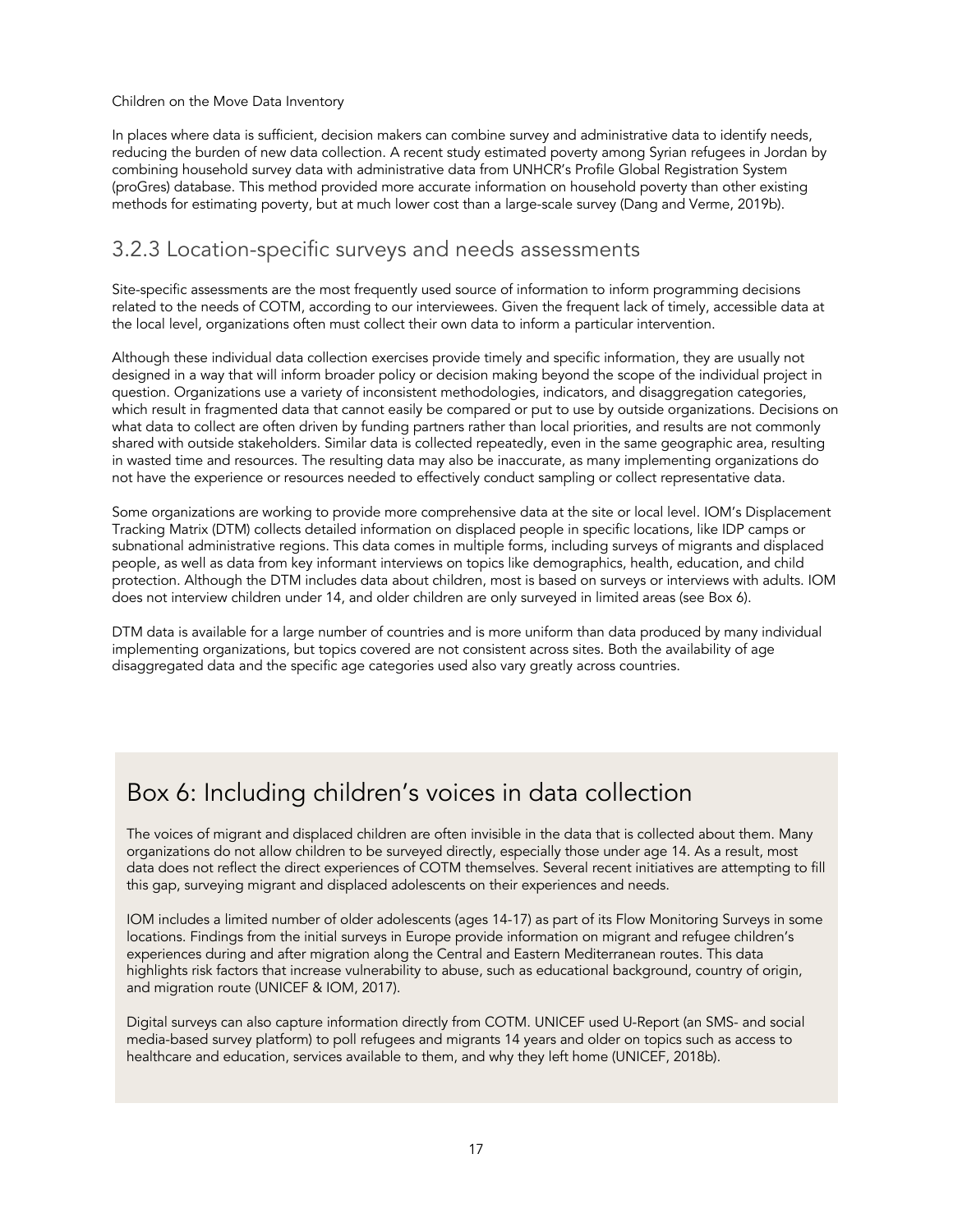### 3.2.4 Innovative sources and new technologies

The use of new technologies to identify COTM's needs is less apparent than their use in tracking population size and movement. Nevertheless, several initiatives have demonstrated how innovative data sources are used to assess needs and quickly gather data from target populations.

As discussed in chapter 2, cell phone data is increasingly used to track population size and movement. This information can also provide insights on what kind of support people on the move may need. For example, when the World Food Programme tracked displacement in Haiti following the 2016 hurricane, they used information on where people were moving from in order to contain the spread of an existing cholera epidemic (Digital Impact Alliance & Flowminder, 2019).

Cell phone- and internet-based tools are also used to survey target populations, including children. UNICEF uses the U-Report survey platform to collect information via text messages or WhatsApp. When people register, they can choose to provide information on their age, gender, and location, and the results are then used to target programs and outreach (Raftree, Appel & Ganness, 2013).

# 3.3 Concluding thoughts

In this chapter, we assessed the extent to which data sources provide information on the demographics and associated vulnerabilities of COTM. This information is often in short supply, but it is vital for targeted policy and interventions that are responsive to the needs of migrant and displaced children. The lack of comparable, quantitative data on COTM means that decision makers tend to rely on limited, one-off data collection exercises to inform programming. A lack of consistent definitions, methodologies, and disaggregation categories further contribute to a fragmented data system that is not sufficient for meeting the needs of vulnerable children. At the same time, initiatives like IOM's Displacement Tracking Matrix and improved survey methodologies are examples of how improved data can provide more detailed and consistent information that organizations need to support COTM.

In Chapter 4, we turn to the question of how data is used to connect individual children to resources and services. We review how data platforms hosted by government agencies and implementing organizations are used to both track and monitor assistance to individual children and better coordinate efforts to assist COTM.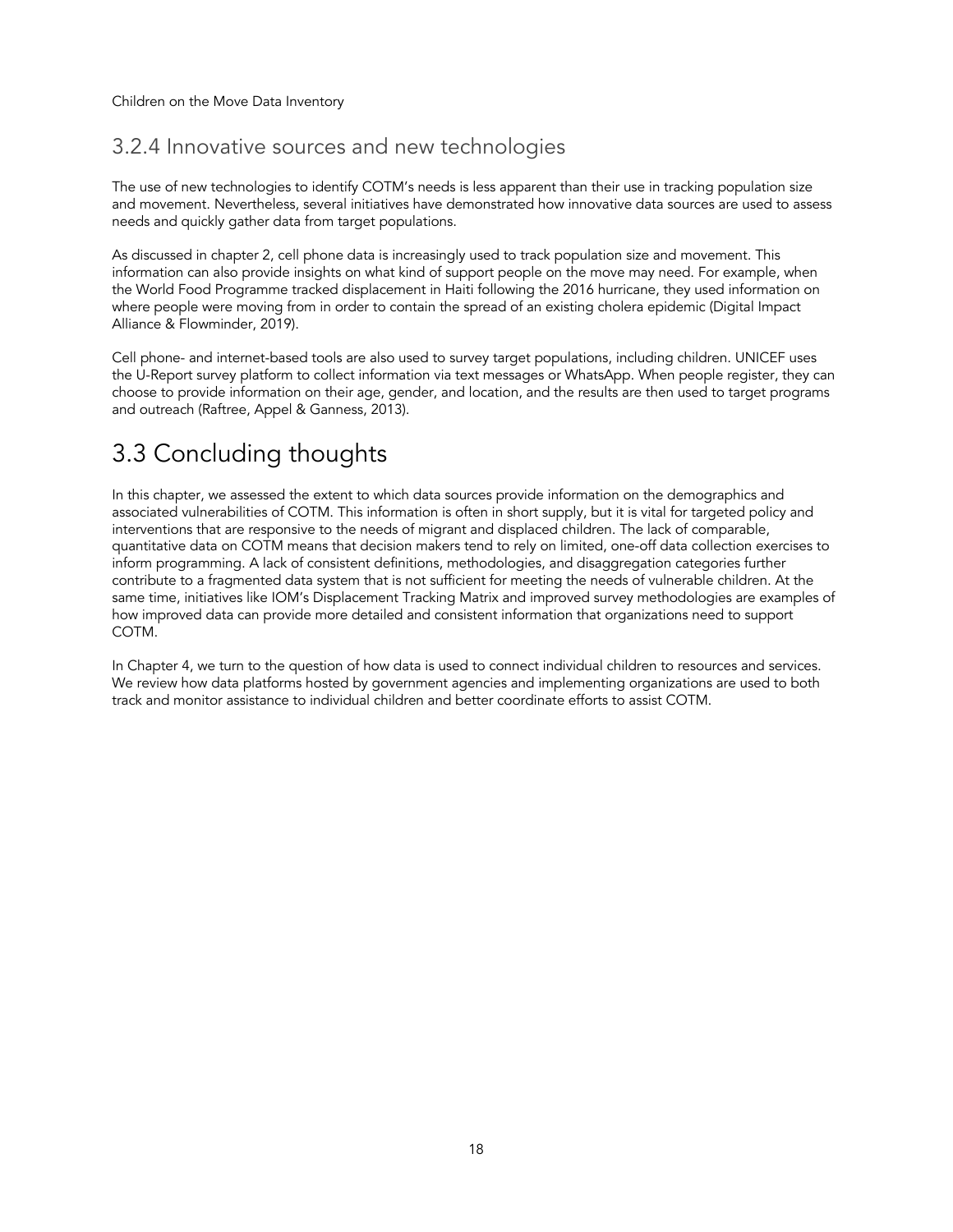# CHAPTER FOUR 4. Data to connect children on the move to resources and services

The data and tools cited in chapters 3 and 4 can help decision makers understand the scope of a problem and the level and types of programming needed to help children on the move. However, many implementing organizations also need to track and monitor individual children to ensure they receive specific resources and services. In this chapter, we will assess data sources and tools through which organizations collect and manage individual-level data. We will examine common limitations of these data sources and highlight initiatives to promote greater coordination and harmonization of data for COTM.

# 4.1 Understanding the use cases for data to connect children to services

Implementing organizations have always gathered information to track individual beneficiaries. In the past, many of these activities were often carried out via paper records or simple spreadsheets. Today, advanced data systems allow organizations to more efficiently track cases and share information with other organizations. Decision makers use such data to:

- Refer children to specific services;
- Track and follow-up on protection concerns; and
- Monitor and evaluate outcomes.

### 4.2 Data sources to connect children on the move to services

Almost every organization that provides direct support collects data on the children they serve. This information includes basic demographics, the child's background and experiences, such as level of education, health challenges, living situation, and reason for displacement, and the child's past interactions with the organization. These organizations collect data through registration or profiling interviews or may receive information from a referring organization.

Unlike some other data collected on COTM, this information is intended primarily to respond to the needs of specific individuals. Case workers use this data to refer children to the services they need based on their background and vulnerabilities, follow up on protection concerns like neglect or a lack of identity documents, and track individual outcomes. However, this information can also feed into broader research or planning processes.

Most of these data sources are internal to specific organizations or government agencies. While protocols for sharing information among organizations sometimes exist, these processes can be long and complex. In practice, organizations often collect information on the same people, resulting in duplicative data systems and greater data collection burdens for individual beneficiaries. Overlapping systems also mean that individuals are both more likely to fall between the gaps of different organizations' efforts and be double counted, receiving the same goods and services from multiple organizations. Furthermore, fragmented data systems make it more difficult to track whether individual children receive the support they need.

Given the variety of data sources available even within a single country, the following sections will not be comprehensive. Rather, we will highlight different databases and information systems that provide examples of how this data used to support individual children.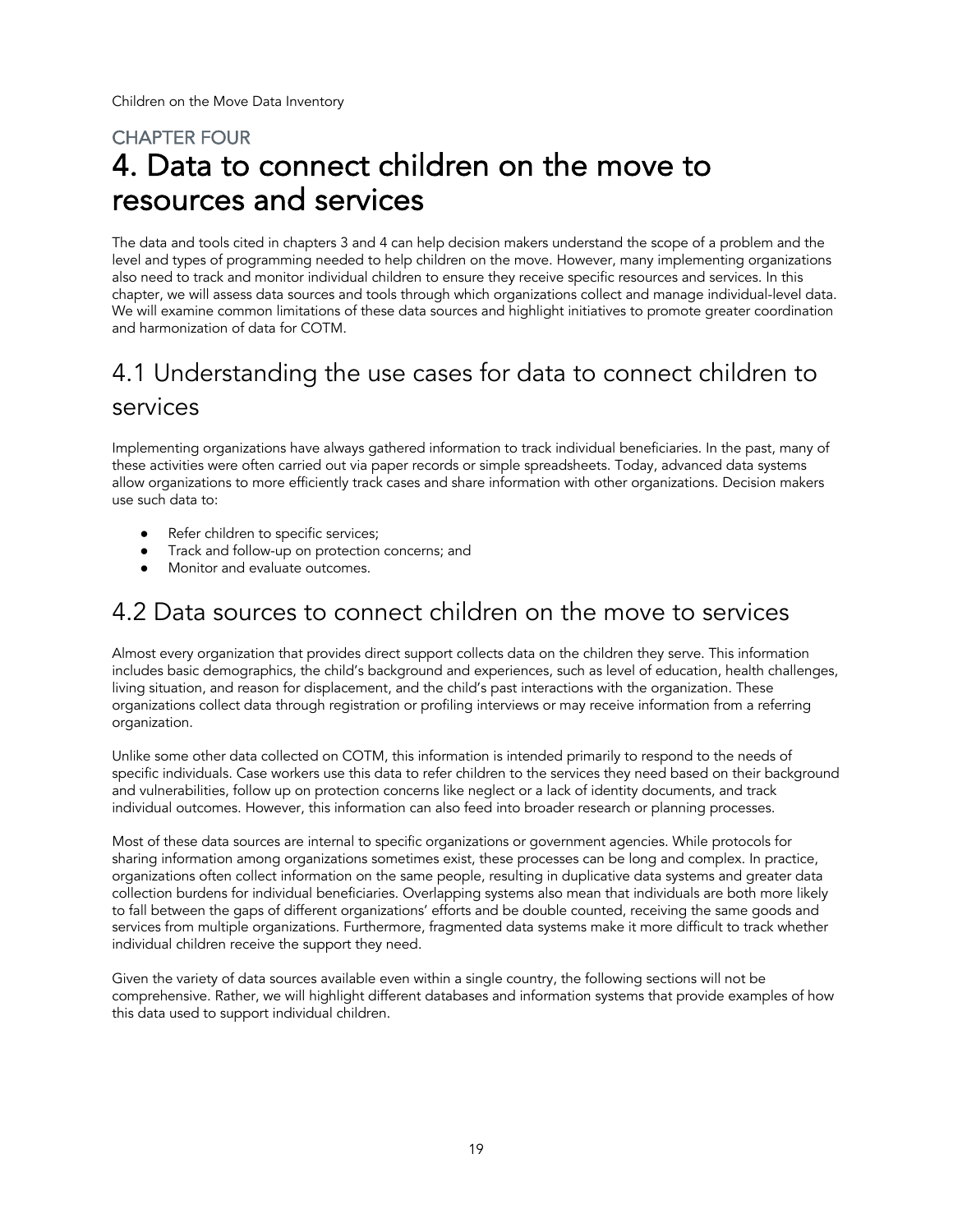### 4.2.1 Government databases and registers

Governments host a variety of platforms that each maintain individual-level data. Some are specific to migrant or displaced populations. Others, like population registers, target broader groups but may include children on the move. For example, the Colombian government maintains numerous data systems relevant to COTM, including registries of internally displaced victims of conflict in Colombia (Single Victim Registry, RUV), Venezuelans who recently fled to Colombia (Administrative Registry of Venezuelans in Colombia, RAMV), trafficking victims (Human Trafficking National Data System), and child laborers (SIRITI), as well as databases with information on vulnerable individuals in general (SISBEN) and school enrollment (SIMAT).

Unfortunately, these disparate registries and databases are seldom linked, as they are maintained by different ministries or departments that are not necessarily incentivized to ensure their information is interoperable or at least readily comparable. Even in cases where a government wants to link its data systems, it can be technically challenging, and privacy concerns can further inhibit data sharing. As a result, there are huge missed opportunities to link records and triangulate information across multiple data systems to help decision makers monitor the needs of individual COTM and target resources accordingly.

#### 4.2.2 Individual organizations' data systems

Beyond government, both local and international implementing organizations maintain systems with data on program beneficiaries. Although paper records are still used in some places, many organizations are moving towards more advanced digital systems that provide real-time information to service providers, allowing them to make more informed decisions about what an individual needs.

For example, the World Food Programme launched the Conditional On-Demand Assistance (CODA) platform as part of its broader SCOPE beneficiary management system. CODA combines an electronic database on individual beneficiaries with a personal smartcard that records a patient's past treatment for malnutrition, current nutrition status, and follow-up needs. This system allows service providers to more easily provide appropriate nutrition services for individual COTM and monitor results (WFP, 2020).

One of the largest data systems is UNHCR's Profile Global Registration System (proGres) information management system, developed since 2003 as a common registration and case management system for UNHCR in the more than 70 countries in which it works. This system records individual-level demographic data, information on individual needs and specific vulnerabilities, and, increasingly, biometric information. The proGres system has been adapted over time to provide real-time, shared information between UNHCR and partner organizations, leading to improved coordination. While previous versions of the system stored data in local databases, the current version operates as a single online database, enabling partners to directly access the system (see Box 8) (UNHCR, 2018b).

# Box 8: UNHCR's proGres platform

ProGres V4 is part of the broader PRIMES (Population Registration and Identity Management EcoSystem) platform UNHCR introduced in 2017 as an interoperable system of tools to support registration and case management for individuals registered with UNHCR. Tools included as part of PRIMES include those for offline registration and data collection, biometric information, and tools to allow registered refugees to receive either cash or in-kind assistance (from proGres to PRIMES). The system is also designed to allow interoperability between UNHCR tools and those of other partners, such as the CPIMS+ (Child Protection Information Management System) and GBVIMS (Gender-based Violence Information Management System) systems. (UNHCR, 2018a).

This system provides many advantages over previous versions of UNHCR data systems. UNHCR and partners can more easily deliver and track protection and assistance services as children move or receive services from different implementing organizations, avoiding duplicative registration and intake procedures. With direct access to the PRIMES platform, implementing partners have a better view of the entire case management process, enabling better coordination among UNHCR and partners.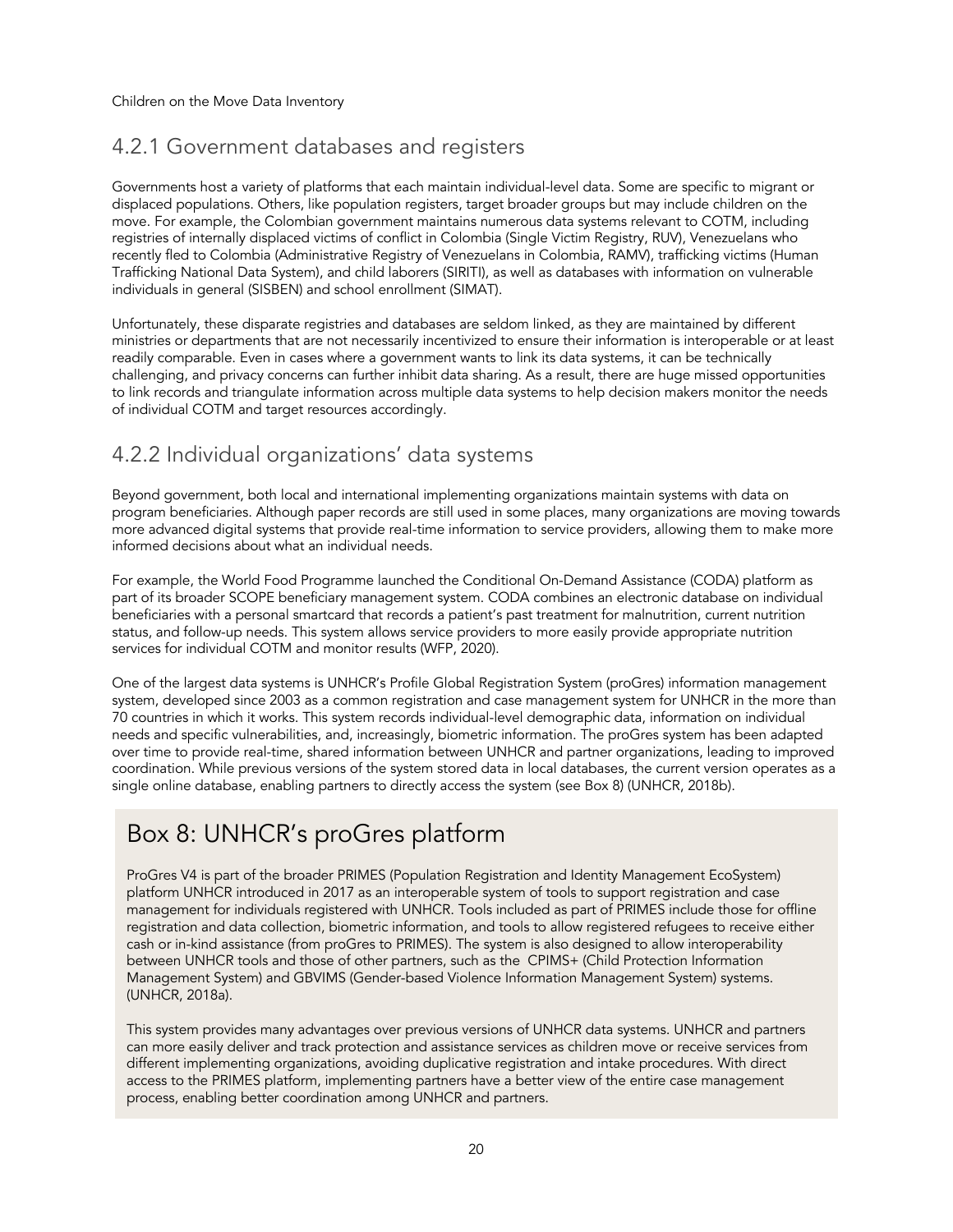#### 4.2.3 Multi-stakeholder data systems

Joint data systems to support case management across organizations for specific topics like child protection and gender-based violence are used by an increasing number of organizations. These tools are designed to improve interagency coordination, allow individual children to be tracked over time, and facilitate information sharing among different service providers.

CPIMS+ (Child Protection Information Management System), developed by the International Rescue Committee, Save the Children, and UNICEF, is currently used by over 50 organizations to monitor child protection in emergency situations. This system supports a number of case management functionalities, recording information from case workers and tracking individual-level interventions and services such as family reunification and referrals.15

However, the effectiveness of such systems depends on local factors. An older version of the system (CPIMS) is still used in many countries despite its more limited functionalities. In Jordan, CPIMS/CPIMS+ systems have almost completely replaced paper files for participating organizations and are interoperable with some other systems targeting refugees. However, in other countries, the system is not as effective. Case workers often lack sufficient training or bandwidth to input required information in the system and internet connectivity can be limited.

# Box 9: Ensuring data protection and privacy for children on the move

Without appropriate data protection and privacy measures, children can be put at risk. The same information that is used to support and protect them can be used against them if it falls into the wrong hands.

Organizations that collect and use data on COTM must implement strict data protection and privacy measures to ensure children's rights are protected. At the same time, these measures can be at odds with calls for more data sharing, better disaggregation, and the use of new technologies in data collection.

Although privacy concerns often focus on individual-level data, efforts to improve the quality of aggregated data can also increase risks. Greater disaggregation makes it easier to link data to specific individuals, especially when precise geographic information is included, necessitating extra anonymization efforts (The Alliance for Child Protection in Humanitarian Action, 2019). New technologies, such as the use of cellphone data and biometrics, also entail greater privacy risks. Beyond just physical risks, children's right to privacy requires that they give informed consent for how their data will be used and who will have access to it.

Because of these concerns, organizations are understandably hesitant to share data if they lack confidence in others' data protection and privacy standards. Standards differ among organizations, and the extent to which these standards are effectively put into practice can vary even more. Data security and privacy measures need to incorporate technical concerns (i.e., ensuring that data is stored securely and that appropriate anonymization is applied) but also ensure that requirements for informed consent and confidentiality are consistently upheld by the people collecting and managing data.

<sup>15</sup> See https://www.cpims.org/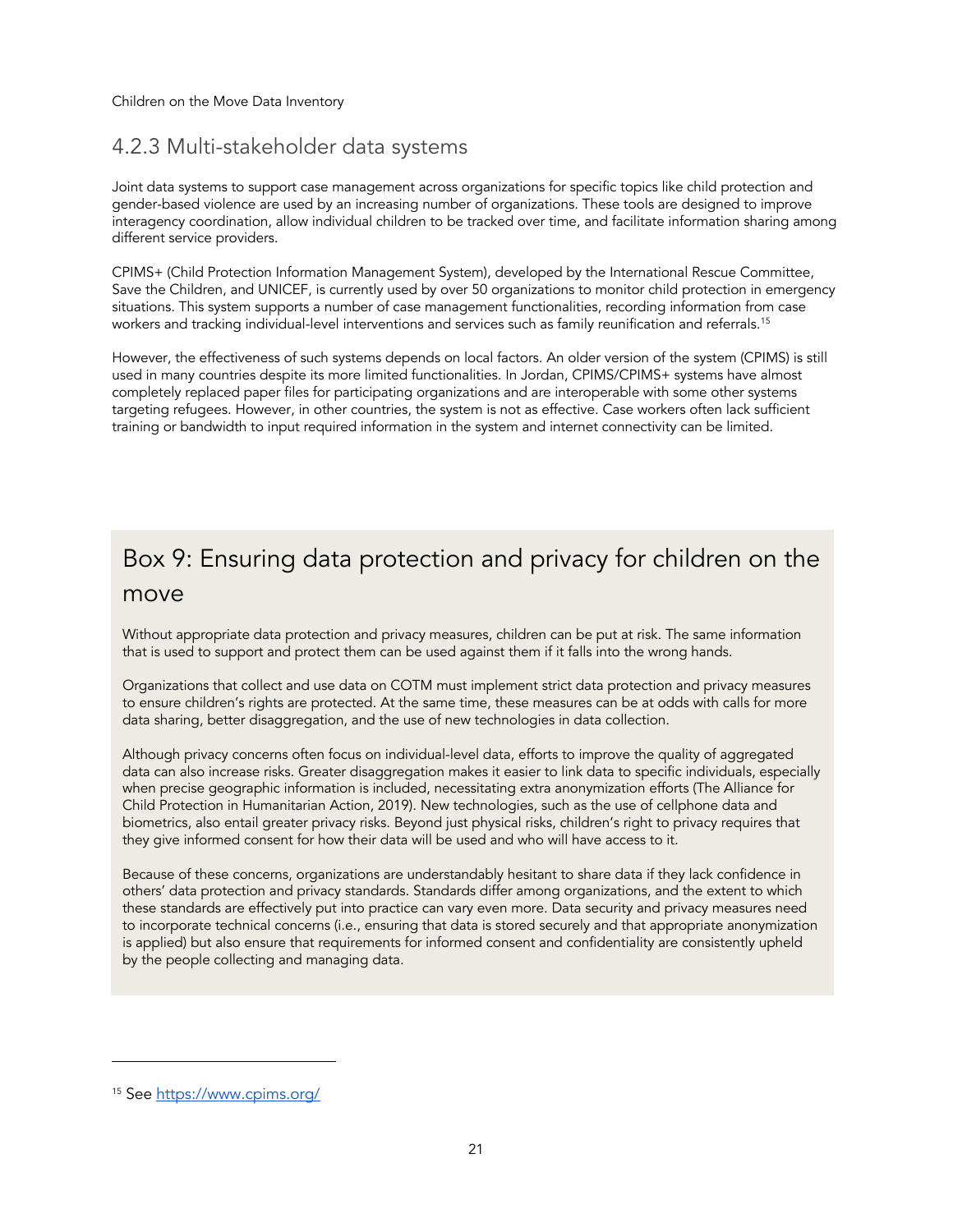#### 4.2.4 Innovative sources and new technologies

New forms of technology and data can help fill gaps in situations where existing data systems do not function effectively or where children who need support are not currently being reached by existing systems.

In addition to its survey function (see Chapter 3), UNICEF uses the U-Report tool for case management. In Nigeria, U-Report provides one-on-one answers to questions submitted anonymously by WhatsApp. The dashboard then forwards messages based on keywords to relevant partners that provide individual responses (UNICEF, 2015).

Similarly, communication tools like WhatsApp have been used to overcome poor reporting and follow-up mechanisms in existing systems. In Nigeria, the Child and Youth Protection Foundation set up a WhatsApp group to act as a resource platform open to all child protection actors. Cases are reported to the platform and then referred for particular services based on the needs of the case. Stakeholders on the platform are able to gather information, follow up on cases, and provide technical support.

# 4.3 Concluding thoughts

Children on the move are among the world's most vulnerable people. In this chapter, we have seen how some organizations are leveraging data to more effectively track and monitor services and outcomes for individual children. These efforts, such as common information management systems, help organizations collaborate to better meet the needs of children on the move and ensure they are receiving the services they are entitled to. Too often, however, data systems and platforms are not used to their full effect due to limited access and poor interoperability.

In chapter 5, we conclude by exploring what needs to happen if efforts to improve data on COTM are to result in better outcomes for COTM. The production of more and better data for COTM needs to be accompanied by greater uptake of this data by practitioners if it is to have a real impact on children's lives.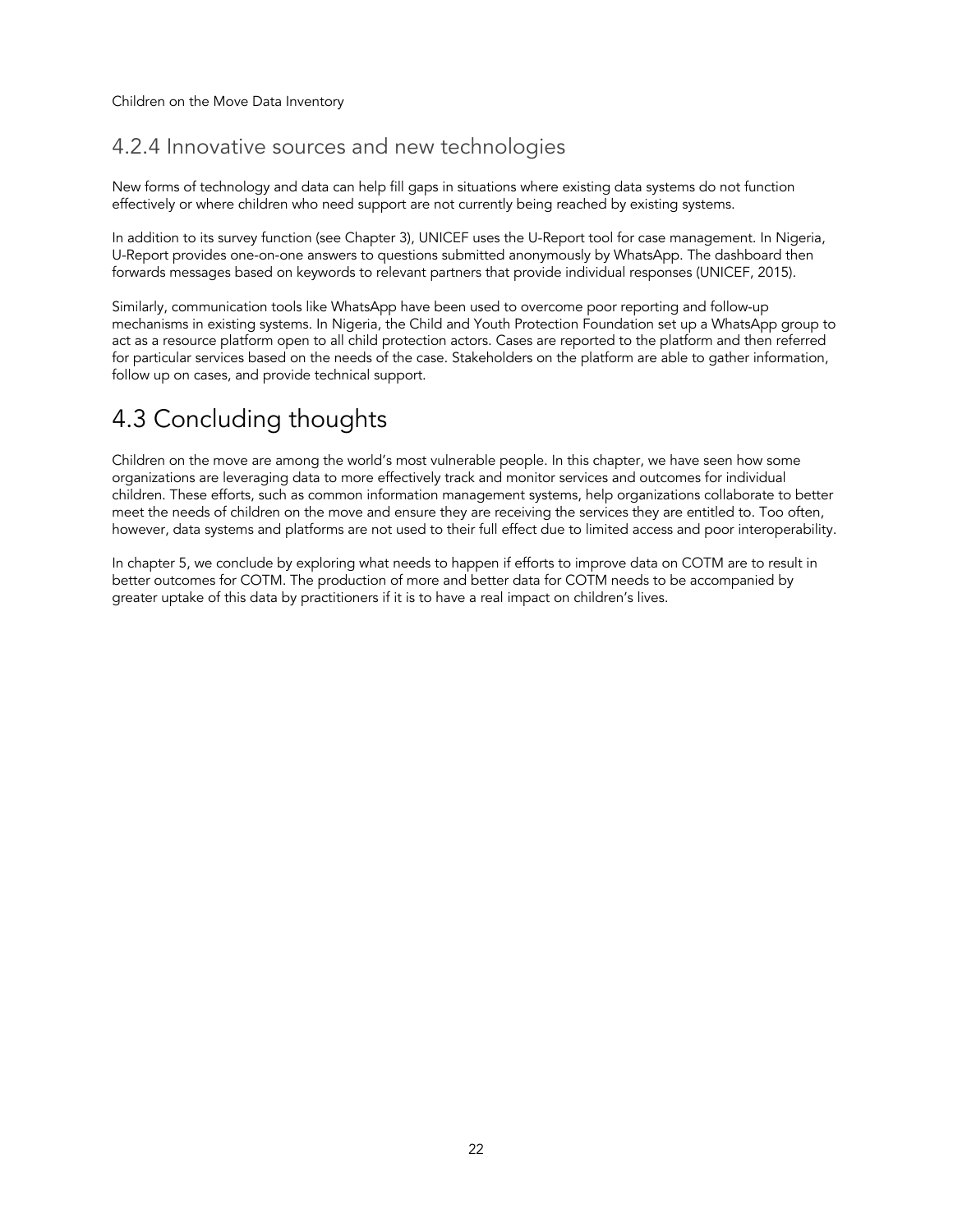### CHAPTER FIVE 5. Conclusion

In this paper, we examined the data status quo for governments and implementing partners to serve children on the move. We highlighted a number of pain points that end users of this information experience in their work. Basic data on COTM is often unavailable. Data is insufficiently disaggregated by key characteristics like age and sex, is often out of date, and has limited geographic coverage. Inconsistent definitions, methodologies, and indicators make it difficult to aggregate or compare data across different sources. Fortunately, a growing number of data producers and implementing organizations are taking steps to improve this status quo. We profiled several examples of these efforts in practice.

Improving the quality of data on COTM is important; however, these investments will only translate into better results for vulnerable children if practitioners are able to use this information effectively in their policy and programming decisions. Too often, a disconnect between data producers and practitioners working to support COTM means that data cannot be not used to its full potential. Many decision makers do not trust the data that is available to them, both due to concerns about accuracy and a lack of transparency. Access to data is often limited, whether due to competition and territoriality or legitimate privacy concerns. Moreover, practitioners often lack sufficient training or bandwidth to make full use of the data that is available to them.

Overcoming these challenges will require greater investment in data collection and collaboration between producers and users, as well as better promotion of how data can be used to inform programming for COTM. To this end, we propose five recommendations for funders, governments, and implementing organizations for improving the production and uptake of data for COTM:

# Recommendations from "Overcoming Blind Spots: Making Data Work for Children on the Move"

- 1. Increase the supply of data on children on the move through greater collection and methodological innovation
- 2. Make data on children on the move from different sources more comparable.
- 3. Incentivize transparency and information sharing to increase trust and uptake among prospective data users.
- 4. Increase data literacy among people working with children on the move.
- 5. Provide greater external analytical support for decision makers working with children on the move.

We further elaborate on these recommendations in our accompanying policy brief, "Overcoming Blindspots: Making Data Work for Children on the Move." Through these recommendations, we hope to highlight ways that the initiatives detailed in this paper to improve data production can be paired with efforts to improve data uptake, increasing their impact on the lives of COTM.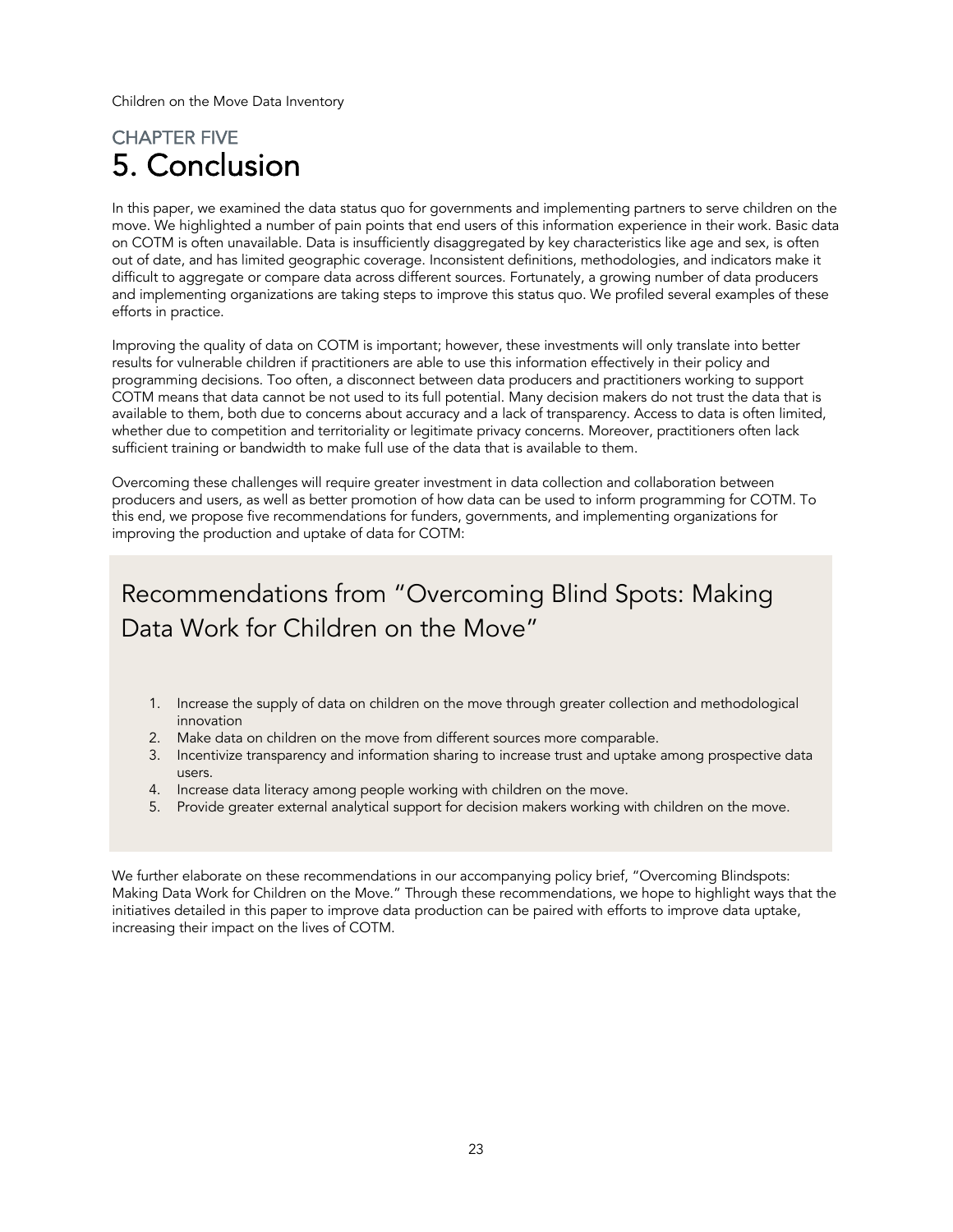# **Citations**

The Alliance for Child Protection in Humanitarian Action. (2019). Minimum Standards for Child Protection in Humanitarian Action. Retrieved from https://resourcecentre.savethechildren.net/node/16008/pdf/cpms\_2019\_web\_en.pdf

Bengtsson L, Lu X, Thorson A, Garfield R, von Schreeb J. (2011). Improved Response to Disasters and Outbreaks by Tracking Population Movements with Mobile Phone Network Data: A Post-Earthquake Geospatial Study in Haiti. PLoS Med 8(8): e1001083. doi:10.1371/journal.pmed.1001083

Bozdag, I. & Twose, A. (2019). Reaching Hidden Populations with an Innovative Two-Stage Sampling Method: A case study from the refugee population in Turkey. World Food Programme. Retrieved from https://docs.wfp.org/api/documents/WFP-0000104292/download/?iframe

Castaldo, A., Gent, S., Sondhi, G. & Whitehead, A. (2009). Child Migration in National Surveys. Development Research Centre on Migration, Globalisation and Poverty. Retrieved from https://assets.publishing.service.gov.uk/media/57a08b54ed915d622c000c1b/WP-T28.pdf

Child Protection Area of Responsibility. (2019). CP AoR Guidance. Obtaining useful data from IOM's Displacement Tracking Matrix (DTM) to inform child protection humanitarian planning and response. United Nations Children's Fund and International Organization for Migration. Retrieved from https://displacement.iom.int/system/tdf/tools/Guidance\_DTM%20for%20the%20CP%20AoR\_Feb%202019.pdf?file= 1&type=node&id=5104&force=

Dang, H. & Verme, P. (2019a). Estimating Poverty for Refugee Populations: Can Cross-Survey Imputation Methods Substitute for Data Scarcity? World Bank Group. Retrieved from http://documents.worldbank.org/curated/en/271261575398109919/pdf/Estimating-Poverty-for-Refugee-Populations-Can-Cross-Survey-Imputation-Methods-Substitute-for-Data-Scarcity.pdf

Dang, H. & Verme, P. (2019b). Measuring poverty of refugees: Can cross-survey imputation methods substitute for data scarcity? World Bank Data Blog. Retrieved from https://blogs.worldbank.org/opendata/measuring-povertyrefugees-can-cross-survey-imputation-methods-substitute-data-scarcity

Digital Impact Alliance & Flowminder. (2019). FlowKit: Unlocking the power of mobile data for humanitarian and development purposes. Retrieved from http://digitalimpactalliance.org/wpcontent/uploads/2019/02/FlowKit\_UnlockingthePowerofMobileData.pdf

Expert Group on Refugee and Internally Displaced Persons Statistics (2018). International Recommendations on Refugee Statistics. European Union and the United Nations. Retrieved from https://ec.europa.eu/eurostat/documents/3859598/9315869/KS-GQ-18-004-EN-N.pdf/d331c9cc-1091-43c2-b589- 2c250bccc281

Eurostat. (2015). Trafficking in human beings (2015 edition). European Union. Retrieved from https://ec.europa.eu/eurostat/documents/3888793/6648090/KS-TC-14-008-EN-1.pdf/b0315d39-e7bd-4da5-8285- 854f37bb8801

Füreder, P., Tiede, D., Lüthje, F., & Lang, S. (2014). Object-based dwelling extraction in refugee/IDP camp – challenges in an operational mode. South-Eastern European Journal of Earth Observation and Geomatics (Vo3, No2S). Retrieved from https://www.researchgate.net/publication/264153148\_Objectbased dwelling extraction in refugeeIDP camp - challenges in an operational mode

Hansen, C., Beise, J., & You, D. (2019). Vulnerabilities of migrant and forcibly displaced children. In F. Laczko, J. Black, & A. Singleton (Eds.), Fatal Journeys Volume 4: Missing Migrant Children. International Organization for Migration. Retrieved from https://publications.iom.int/system/files/pdf/fatal\_journeys\_4.pdf

Hassan, M., Smith, A., Walker, K., Rahman, M. & Southworth, J. (2018). Rohingya Refugee Crisis and Forest Cover Change in Teknaf, Bangladesh. Remote Sensing (Vol. 10, Issue 5). https://doi.org/10.3390/rs10050689.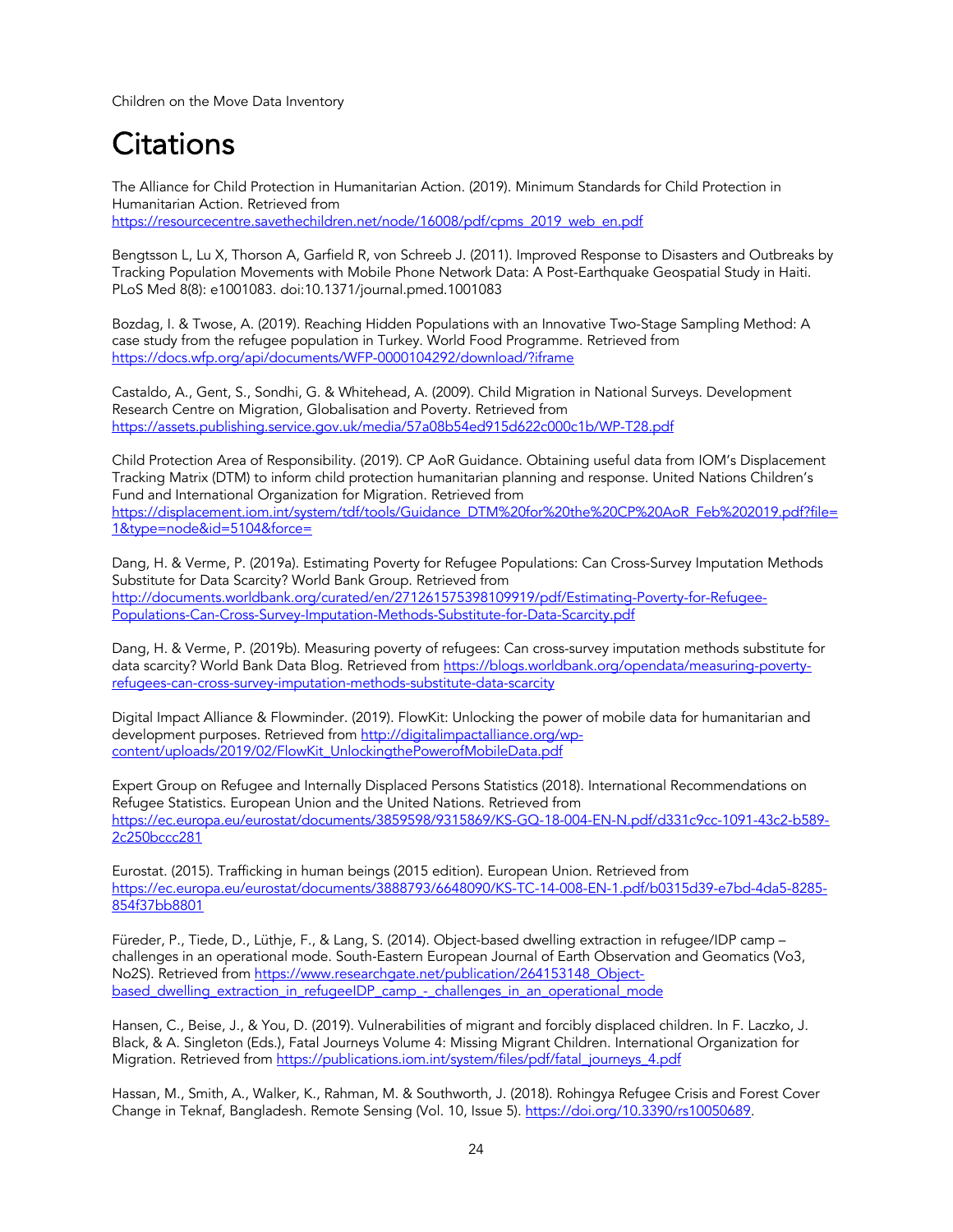Hughes, C., Zagheni, E., Abel, G., Wi'sniowski, A., Sorichetta, A., Weber, I., & Tatem, A. (2016). Inferring Migrations: Traditional Methods and New Approaches based on Mobile Phone, Social Media, and other Big Data. European Commission. Retrieved from https://ec.europa.eu/social/main.jsp?catId=738&langId=en&pubId=7910&type=2&furtherPubs=yes

Inter-Agency Group on Children on the Move. (2013). The UN High Level Dialogue on Migration and Development 2013: Why children matter (Background Paper). Retrieved from https://www.savethechildren.net/sites/default/files/IAG%20CoM%20Background%20paper%20for%20CoM%20Side %20Event%20Meeting\_Geneva%20copy.pdf

IASC Information Management Working Group. (2016). Human Population Figures. Retrieved from https://www.humanitarianresponse.info/sites/www.humanitarianresponse.info/files/documents/files/humanitarianpro filesupportquidance\_final\_may2016.pdf

Internal Displacement Monitoring Center. (2018). Global Report on Internal Displacement 2018. Retrieved from https://www.internal-displacement.org/global-report/grid2018/downloads/2018-GRID.pdf

Internal Displacement Monitoring Center. (2019a). Global Report on Internal Displacement 2019. Retrieved from https://www.internal-displacement.org/sites/default/files/publications/documents/2019-IDMC-GRID.pdf

Internal Displacement Monitoring Center. (2019b). Twice Invisible: Accounting for internally displaced children. Retrieved from https://www.internal-displacement.org/sites/default/files/publications/documents/201911-twiceinvisible-internally-displaced-children.pdf

International Conference on Refugee Statistics. (2015). Report of the International Conference on Refugee Statistics, 7 – 9 October 2015, Antalya, Turkey. Retrieved from https://unstats.un.org/unsd/statcom/47thsession/documents/BG-2016-14-report-of-the-international-conference-on-refugee-statistics-E.pdf

International Labour Organization. (2012). Hard to see, harder to count: Survey guidelines to estimate forced labour of adults and children. Retrieved from https://www.ilo.org/wcmsp5/groups/public/---ed\_norm/--declaration/documents/publication/wcms\_182096.pdf

International Labour Organization. (2017). Global Estimated of Child Labour: Results and Trends, 2012-2016. Retrieved from https://www.ilo.org/wcmsp5/groups/public/---dgreports/--dcomm/documents/publication/wcms\_575499.pdf

International Labour Organization. (2018). Guidelines concerning the measurement of forced labour. Retrieved from https://www.ilo.org/wcmsp5/groups/public/---dgreports/---stat/documents/meetingdocument/wcms\_648619.pdf

International Labour Organization & Walk Free Foundation. (2017). Global estimates of modern slavery: forced labour and forced marriage. Retrieved from https://www.ilo.org/wcmsp5/groups/public/---dgreports/--dcomm/documents/publication/wcms\_575479.pdf

International Organization for Migration. (2017). World Migration Report 2018. Retrieved from https://publications.iom.int/system/files/pdf/wmr\_2018\_en.pdf

International Organization for Migration Global Migration Data Analysis Centre. (2020). Child and young migrants. Retrieved from https://migrationdataportal.org/themes/child-and-young-migrants

International Organization for Migration and McKinsey & Company. (2018). More than numbers: How migration data can deliver real-life benefits for migrants and governments. Retrieved from https://publications.iom.int/system/files/pdf/more\_than\_numbers.pdf

Juran, S. & Snow, R. (2017). The potential of the 2010 population and housing census round for international migration analysis. Migration Policy Practice (Vol. VII, Number 1). Retrieved from https://gmdac.iom.int/migrationpolicy-practice-nr29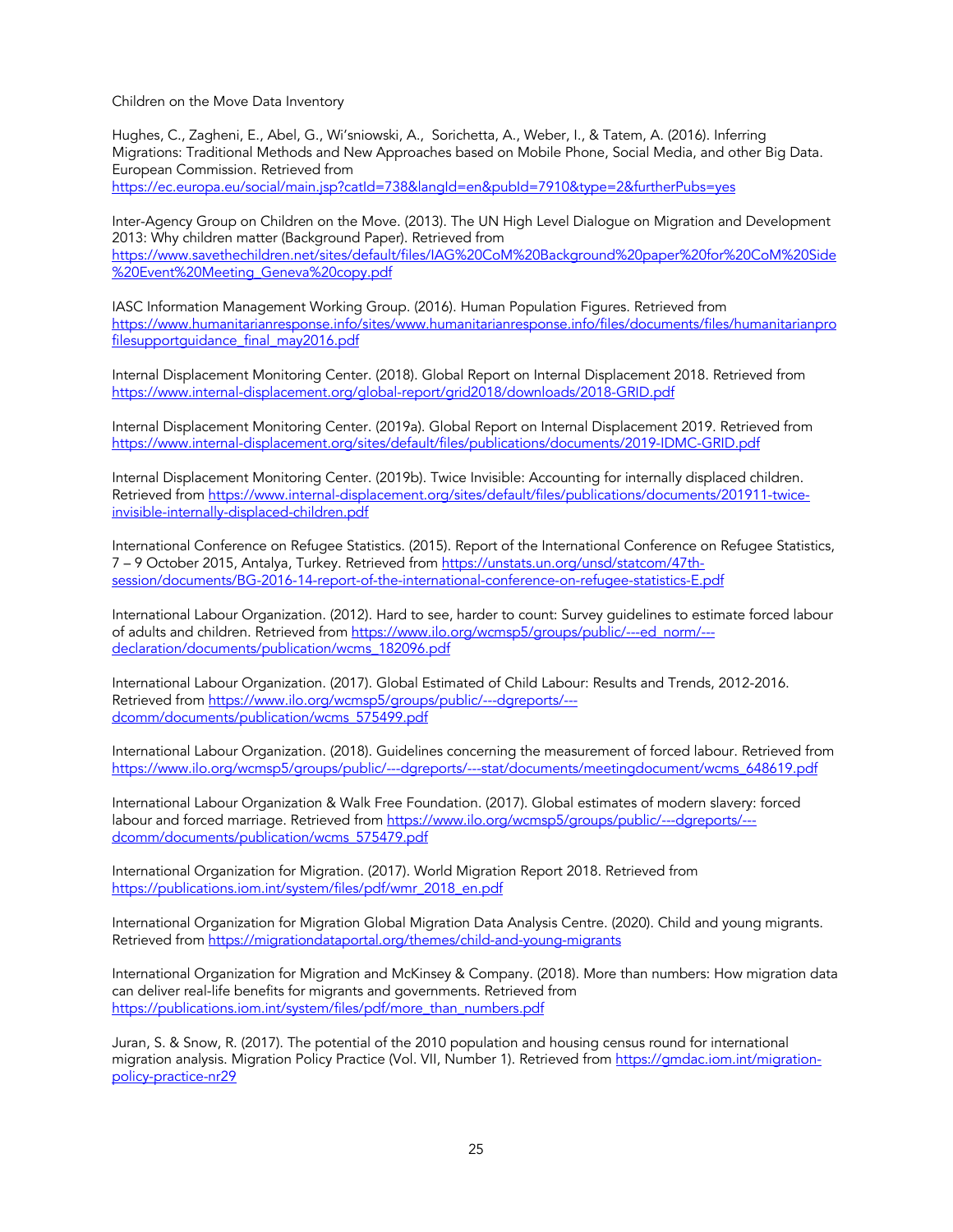Kaplan, J. & Morgan, S. (2018). Predicting Displacement: Using Predictive Analytics to Build a Better Future for Displaced Children. Save the Children International. Retrieved from https://resourcecentre.savethechildren.net/node/14290/pdf/predicting\_displacement\_report\_ save the children mdi.pdf

Laczko, F. & Rango, M. (2014). Can Big Data help us achieve a "migration data revolution"? Migration Policy Practice (Vol. IV, Number 2). Retrieved from https://publications.iom.int/system/files/pdf/mpp16\_24june2014.pdf

One Campaign. (2017). Movement: Minding the data gaps around displacement, funding, and humanitarian needs. Retrieved from http://one.org.s3.amazonaws.com/pdfs/Refugee%20Tracker%20Briefing%20EN%20v3.pdf

Quinn, J., Nyhan, M., Navarro, C., Coluccia, D., Bromley, L., Luengo-Oroz, M. (2018). Humanitarian applications of machine learning with remote-sensing data: review and case study in refugee settlement mapping. Philosophical Transactions of The Royal Society A Mathematical Physical and Engineering Sciences 376(2128):20170363. DOI: 10.1098/rsta.2017.0363

Raftree, L., Appel, K., & Ganness, A. (2013). Modern Mobility: The role of ICTs in child and youth migration. Plan International. Retrieved from https://resourcecentre.savethechildren.net/sites/default/files/documents/modern\_mobility.pdf

Rossi, M., Rembold, F., Bolognesi, M., Nori, M., Mureithi, S., & Nyberg, G. (2019). Mapping land enclosures and vegetation cover changes in the surroundings of Kenya's Dadaab refugee camps with very high resolution satellite imagery. Land Degradation & Development (Vol. 30, issue 3). https://doi.org/10.1002/ldr.3212

Sarzin, Zara I. (2017). Stocktaking of global forced displacement data. Washington, D.C. : World Bank Group. Available at http://documents.worldbank.org/curated/en/788961488290408116/Stocktaking-of-global-forceddisplacement-data

Spyratos S., Vespe M., Natale F., Weber I., Zagheni E., Rango M. (2019). Quantifying international human mobility patterns using Facebook Network data. PLoS ONE 14(10): e0224134. https://doi.org/10.1371/journal.pone.0224134

Statistics New Zealand. (2012). Using cellphone data to measure population movements: Experimental analysis following the 22 February 2011 Christchurch earthquake. Retrieved from http://archive.stats.govt.nz/tools\_and\_services/earthquake-info-portal/using-cellphone-data-report.aspx

United Nations Children's Fund. (2015). U-Partners: Management Dashboard for U-Report. Retrieved from https://community.rapidpro.io/blog/u-partners-management-dashboard-u-report/

United Nations Children's Fund. (2016). Uprooted: The growing crisis for refugee and migrant children. Available at https://www.unicef.org/publications/files/Uprooted\_growing\_crisis\_for\_refugee\_and\_migrant\_children.pdf

UNICEF. (2017). A child is a child: Protecting children on the move from violence, abuse and exploitation. United Nations Children's Fund. Available at https://www.unicef.org/publications/files/UNICEF\_A\_child\_is\_a\_child\_May\_2017\_EN.pdf

UNICEF. (2018a) A Call to Action: Protecting children on the move starts with better data. Retrieved from https://data.unicef.org/resources/call-action-protecting-children-move-starts-better-data/

UNICEF. (2018b). A Right To Be Heard: Listening to Children and Young People on the Move. United Nations Children's Fund. Available at

https://www.unicef.org/publications/files/UNICEF\_Listening\_to\_children\_and\_young\_people\_on\_the\_move.pdf

United Nations Children's Fund. (2019). Interagency Case Management Dashboard, 2018 Fact Sheet: Northeast Nigeria. Retrieved from

https://www.humanitarianresponse.info/sites/www.humanitarianresponse.info/files/documents/files/cpims\_dashboar d\_-\_2018.pdf